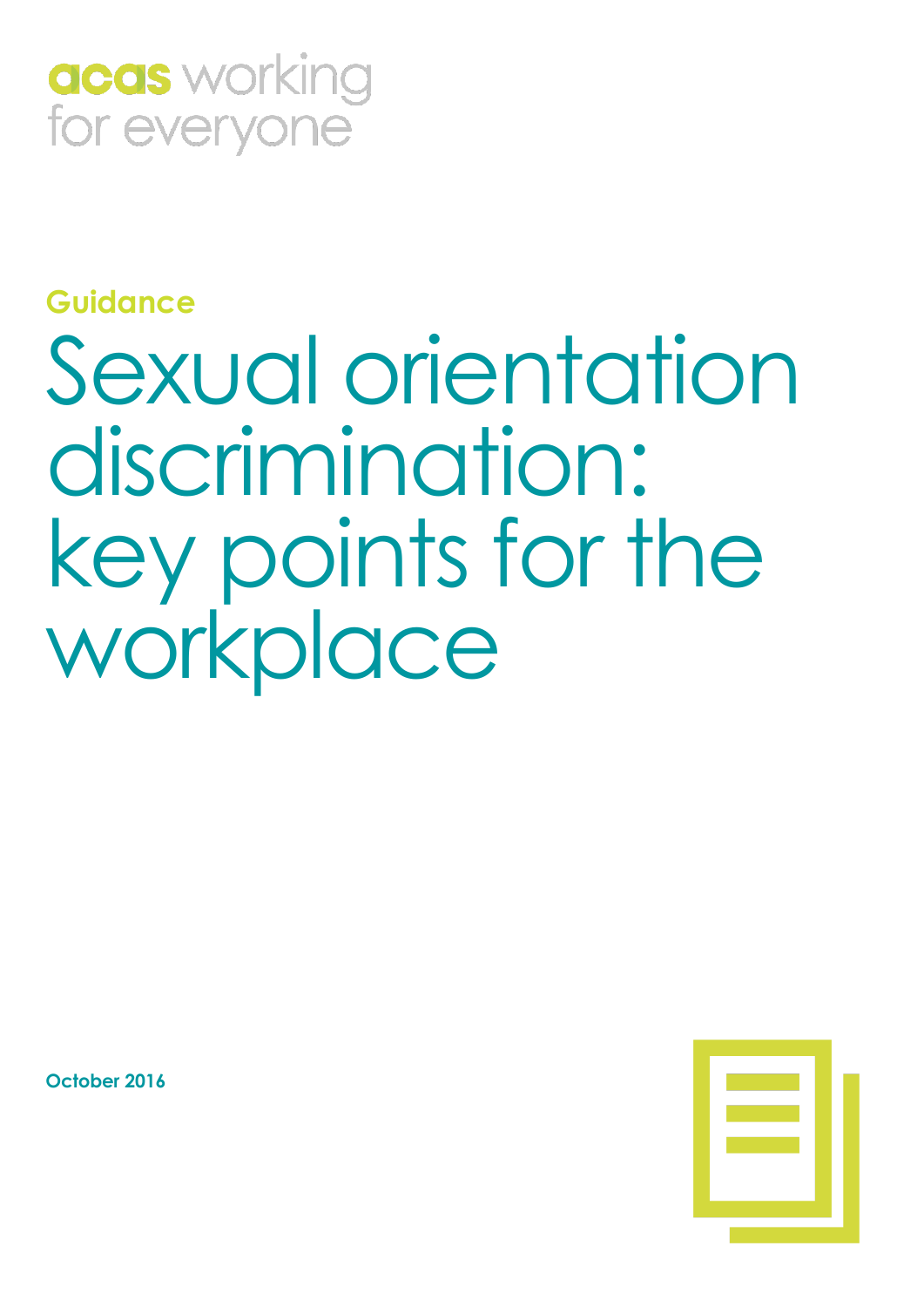#### **About Acas – What we do**

Acas provides information, advice, training, conciliation and other services for employers and employees to help prevent or resolve workplace problems. Go to [www.acas.org.uk](http://www.acas.org.uk/) for more details.

## **'Must' and 'should'**

Throughout the guide, a legal requirement is indicated by the word 'must' - for example, an employer must not select a slightly less well-qualified employee in a promotion process because they disapprove of the sexual orientation of the better qualified candidate.

The word 'should' indicates what Acas considers to be good employment practice.

## **Understanding the term 'employee'**

Regarding discrimination matters, under the Equality Act 2010 the definition of 'employee' is extended to include:

- employees (those with a contract of employment)
- workers and agency workers (those with a contract to do work or provide services)
- some self-employed people (where they have to personally perform the work)
- specific groups such as police officers and partners in a business.

## **October 2016**

Information in this guide has been revised up to the date of publishing. For more information, go to the Acas website at www.acas.org.uk. Legal information is provided for guidance only and should not be regarded as an authoritative statement of the law, which can only be made by reference to the particular circumstances which apply. It may, therefore, be wise to seek legal advice.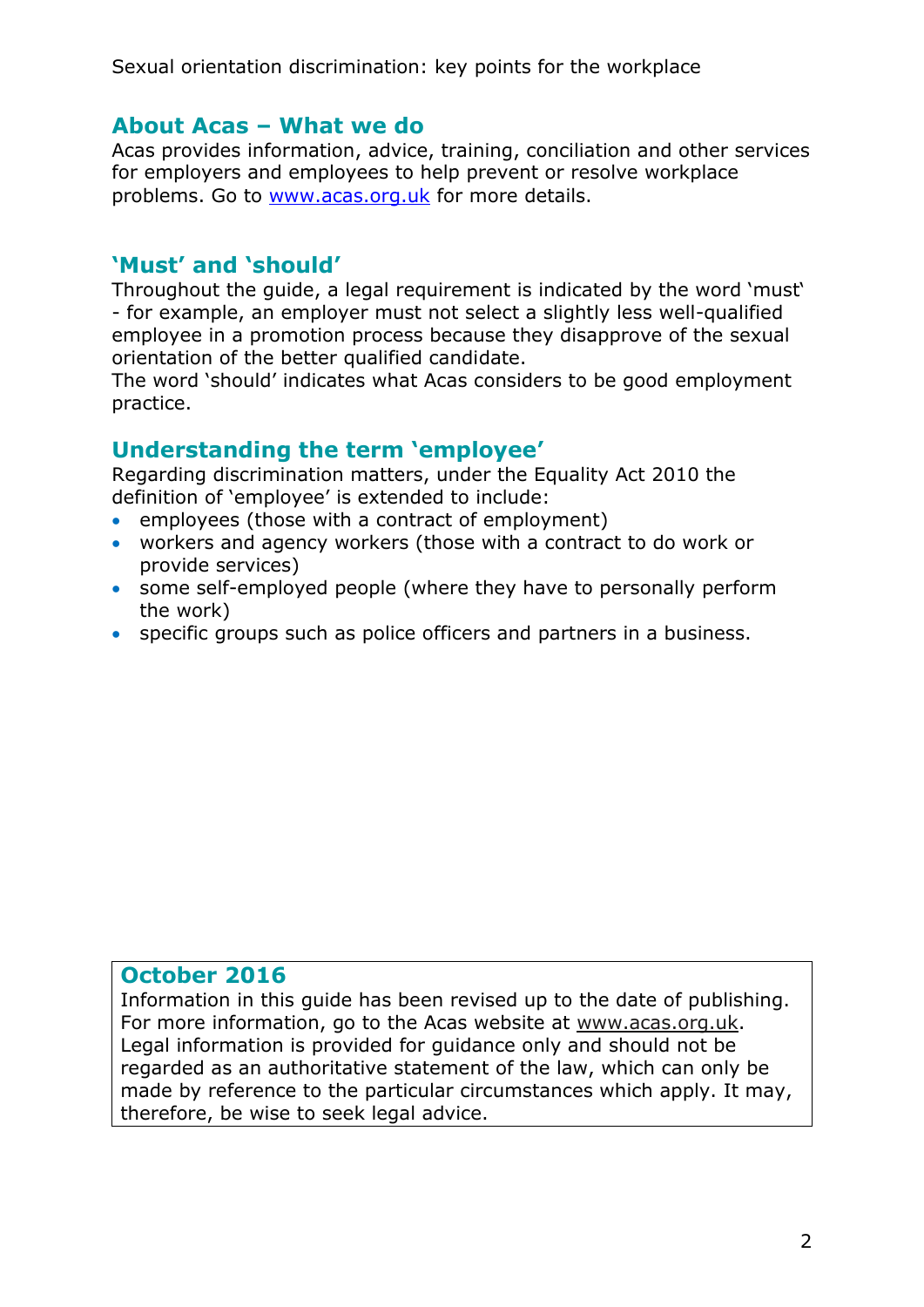# **Contents**

| How sexual orientation discrimination can happen 6       |  |
|----------------------------------------------------------|--|
|                                                          |  |
|                                                          |  |
|                                                          |  |
|                                                          |  |
| Key areas of employment where it can happen 11           |  |
|                                                          |  |
| Pay, and terms and conditions of employment 13           |  |
|                                                          |  |
|                                                          |  |
|                                                          |  |
|                                                          |  |
| Respecting an employee's wish for confidentiality  16    |  |
|                                                          |  |
|                                                          |  |
| Matching core 'Occupational requirements' of the job  17 |  |
|                                                          |  |
|                                                          |  |
|                                                          |  |
|                                                          |  |
| How employees should raise discrimination complaints21   |  |
|                                                          |  |
|                                                          |  |
| How employers should handle discrimination complaints24  |  |
|                                                          |  |
|                                                          |  |
|                                                          |  |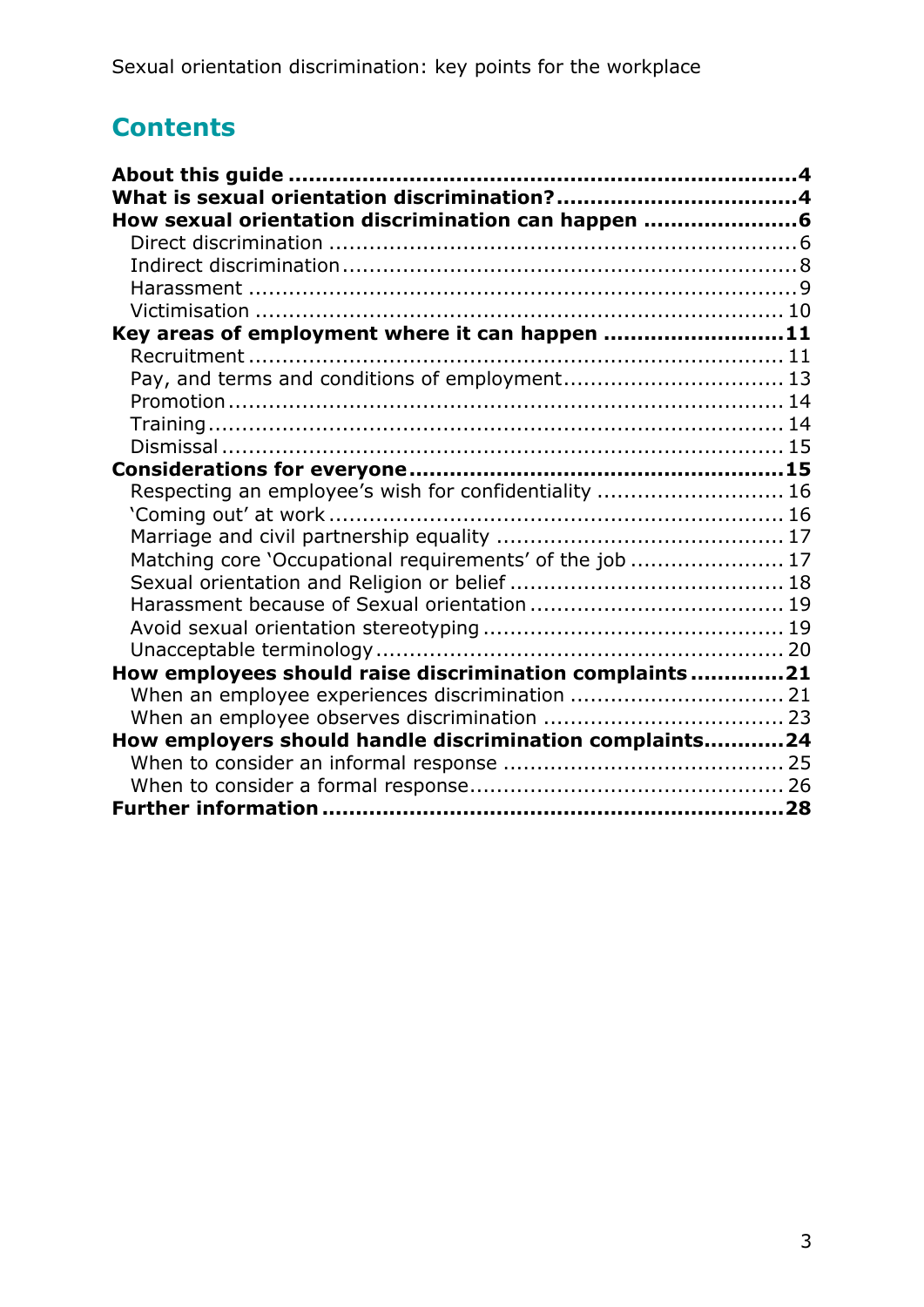# <span id="page-3-0"></span>**About this guide**

This guide offers employers, senior managers, line mangers, HR personnel, employees and employee/trade union representatives an insight into how sexual orientation discrimination can occur in the workplace, how it can be dealt with and how to reduce the chance of future discrimination.

For an overview of how equality legislation applies generally at work, Acas provides the following guidance:

- Equality and discrimination: understand the basics
- Prevent discrimination: support equality
- Discrimination: what to do if it happens.

The Equality Act 2010 protects employees from discrimination, harassment and victimisation because of sexual orientation, one of nine protected characteristics covered by the Act. Guidance on other protected characteristics and other useful tools and materials can be found at [www.acas.org.uk/equality](http://www.acas.org.uk/equality) 

# <span id="page-3-1"></span>**What is sexual orientation discrimination?**

The Equality Act 2010 defines sexual orientation as:

- a person's sexual orientation towards persons of the same-sex (lesbians and gay men)
- a person's sexual orientation towards persons of the opposite sex (heterosexual)
- a person's sexual orientation towards persons of either sex (bisexual).

The law protects and applies equally to people who are discriminated against because they are:

- a lesbian, gay man, heterosexual or bisexual. It does not specifically use these terms, but these are the most commonly used and accepted descriptions in everyday life for each of the protected sexual orientations
- an employee associated with someone who is lesbian, gay, heterosexual or bisexual. For example, a friend or family member
- an employee who is perceived correctly or incorrectly to be lesbian, gay, heterosexual or bisexual
- subjected to comments and behaviour regarding sexual orientation which they find offensive. For more on this particular point see the section, Harassment, later in this guide.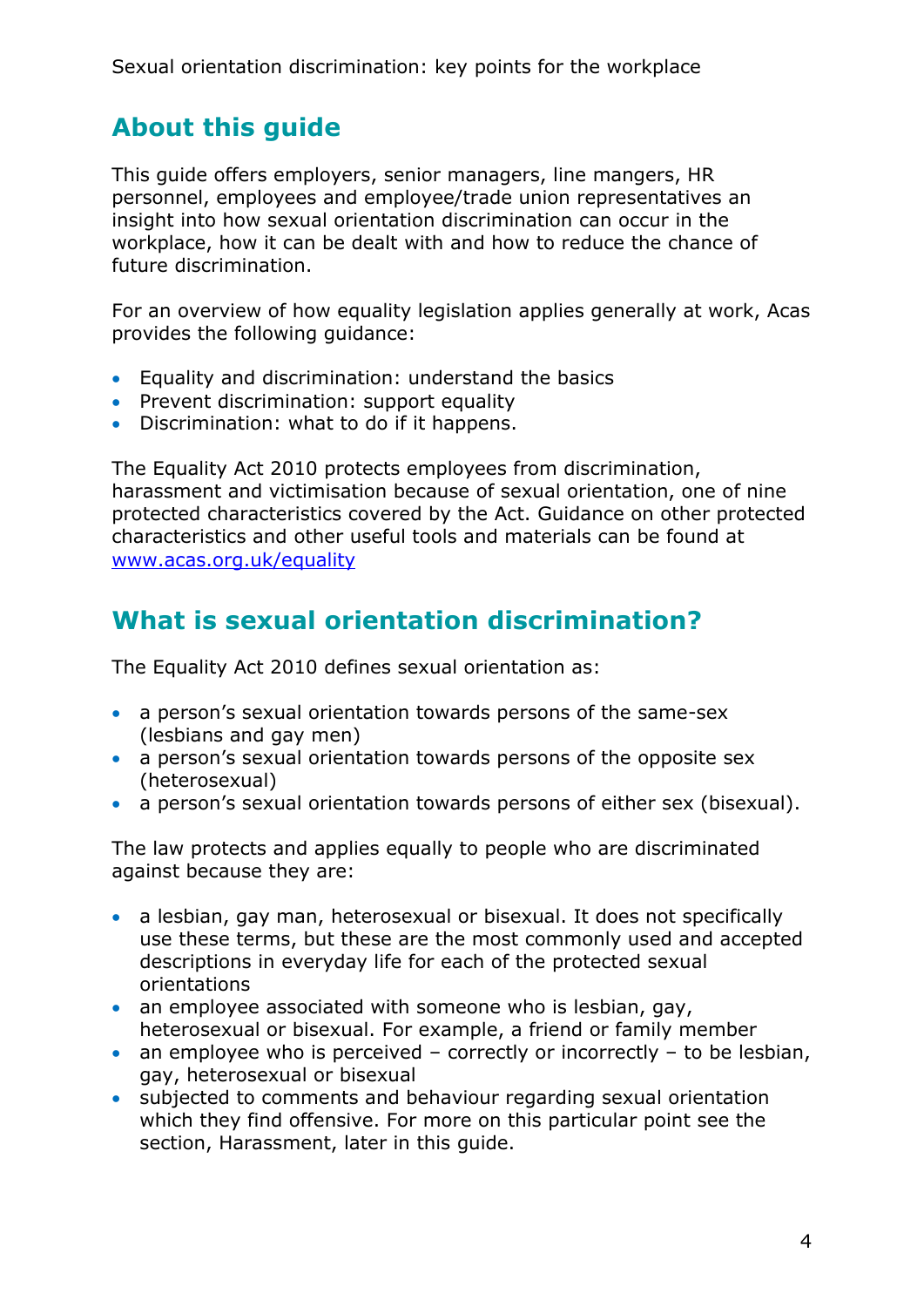**Is it necessary to know someone's sexual orientation?** When a heterosexual employee made a complaint of harassment based on sexual orientation because he was subjected to 'endless homophobic banter', it was argued that his claim should be dismissed because his orientation was heterosexual.

However, in the case of Thomas Sanderson Blinds Ltd v English, the Court of Appeal decided that it was the effect of the conduct that was important in establishing whether it was harassment. The court felt that, in broader terms, an employee should not be forced to reveal their sexual orientation in order to make a complaint of harassment. The court also ruled the employee could find the behaviour offensive even though he was not gay and that his colleagues knew this.

Gender reassignment, Sex and Marriage and civil partnership are other distinct protected characteristics under the Equality Act and each is, or will be, covered in its own guide in this series. It is not uncommon for a claim of sexual orientation discrimination to also involve complaints under these characteristics.

The Act does not require any minimum length of continuous employment for a discrimination claim to be made and makes discrimination unlawful at all stages of employment - from when a role is advertised and interviewed for through to the last day of employment and beyond, including any references.

## **Acas research shows…**

Most complaints of sexual orientation discrimination involve homophobic bullying and harassment, such as verbal abuse, exclusion from conversations, name-calling and threats. Situations can also involve unfair dismissal and some an element of sex discrimination, usually sexual harassment.

While bullying can come from anyone, the research adds that often the bully can be more senior than the employee discriminated against, or that the harassment can be started by a popular or influential colleague. Usually, the bullying may have occurred for a significant period rather than being a one-off event.

It also says that where more than one person is involved in carrying out the bullying, there can be a widespread culture of homophobia in the organisation, making it more challenging to raise and resolve.

*Source: Sexual orientation and Religion or belief discrimination in the workplace*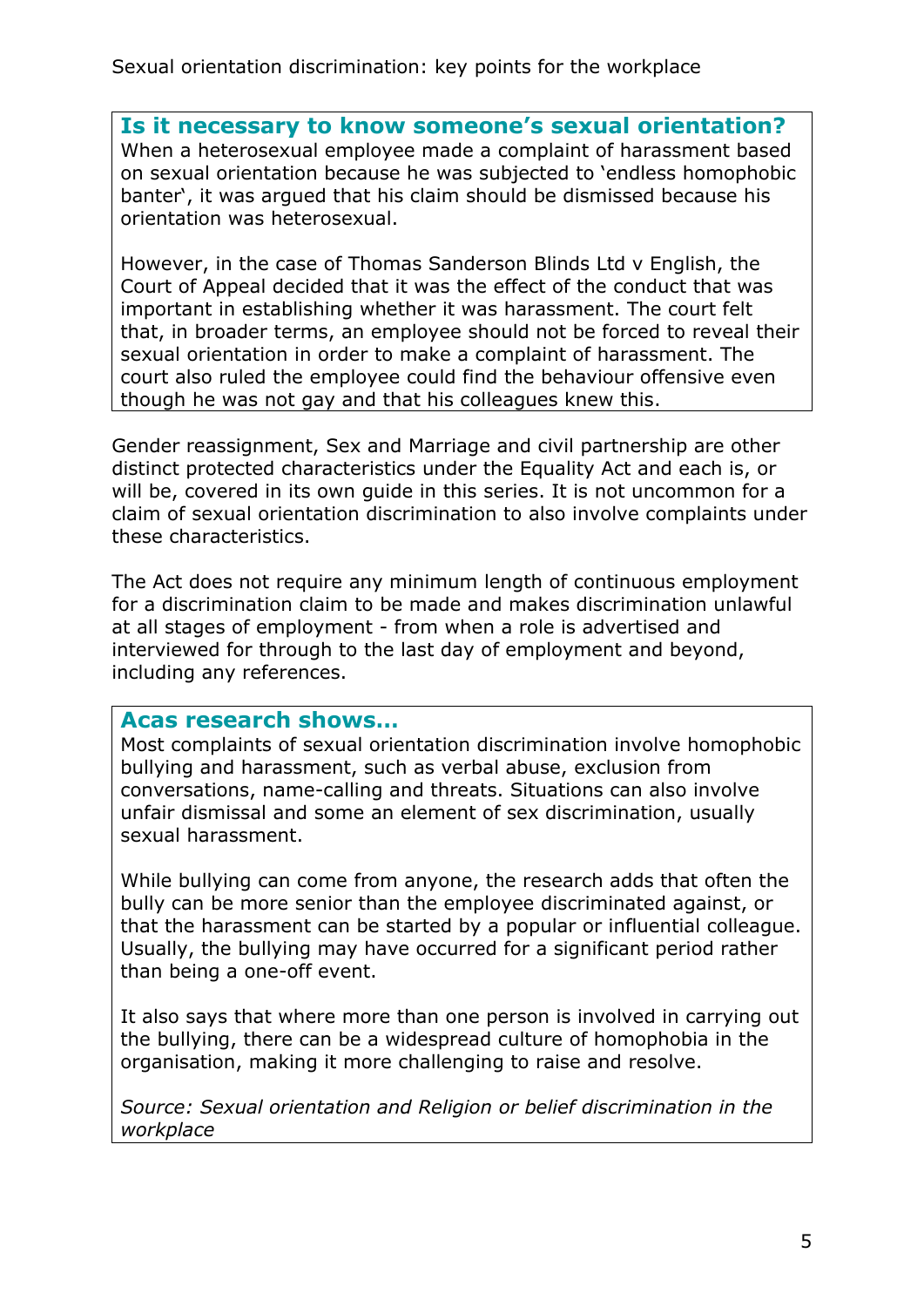# <span id="page-5-0"></span>**How sexual orientation discrimination can happen**

There are four main different types of discrimination within the protected characteristic of Sexual orientation under the Equality Act 2010. They are:

- Direct discrimination
- Indirect discrimination
- Harassment
- Victimisation.

Employers should be aware that successfully dealing with a complaint of discrimination is not always the end of the matter. It is useful to think of how any future instances of discrimination or victimisation might be prevented. To find out more, see the companion Acas guide Prevent discrimination: support equality.

## <span id="page-5-1"></span>**Direct discrimination**

This breaks down into three different types of direct discrimination where someone is treated less favourably directly because of:

- their own sexual orientation this is ordinary direct discrimination
- the sexual orientation of someone they are associated with, such as a friend, family member or colleague – this is direct discrimination by association
- how their sexual orientation is perceived regardless of whether this perception is correct or not – this is direct discrimination by perception.

Direct discrimination in all its forms could involve a decision not to employ someone, to dismiss them, withhold promotion or training, offer poorer terms and conditions or deny contractual benefits because of sexual orientation. In almost all circumstances it cannot be lawfully justified. However, the Act does, in very limited circumstances, allow for what are known as 'occupational requirements' under this protected characteristic. They are explained later in this guide.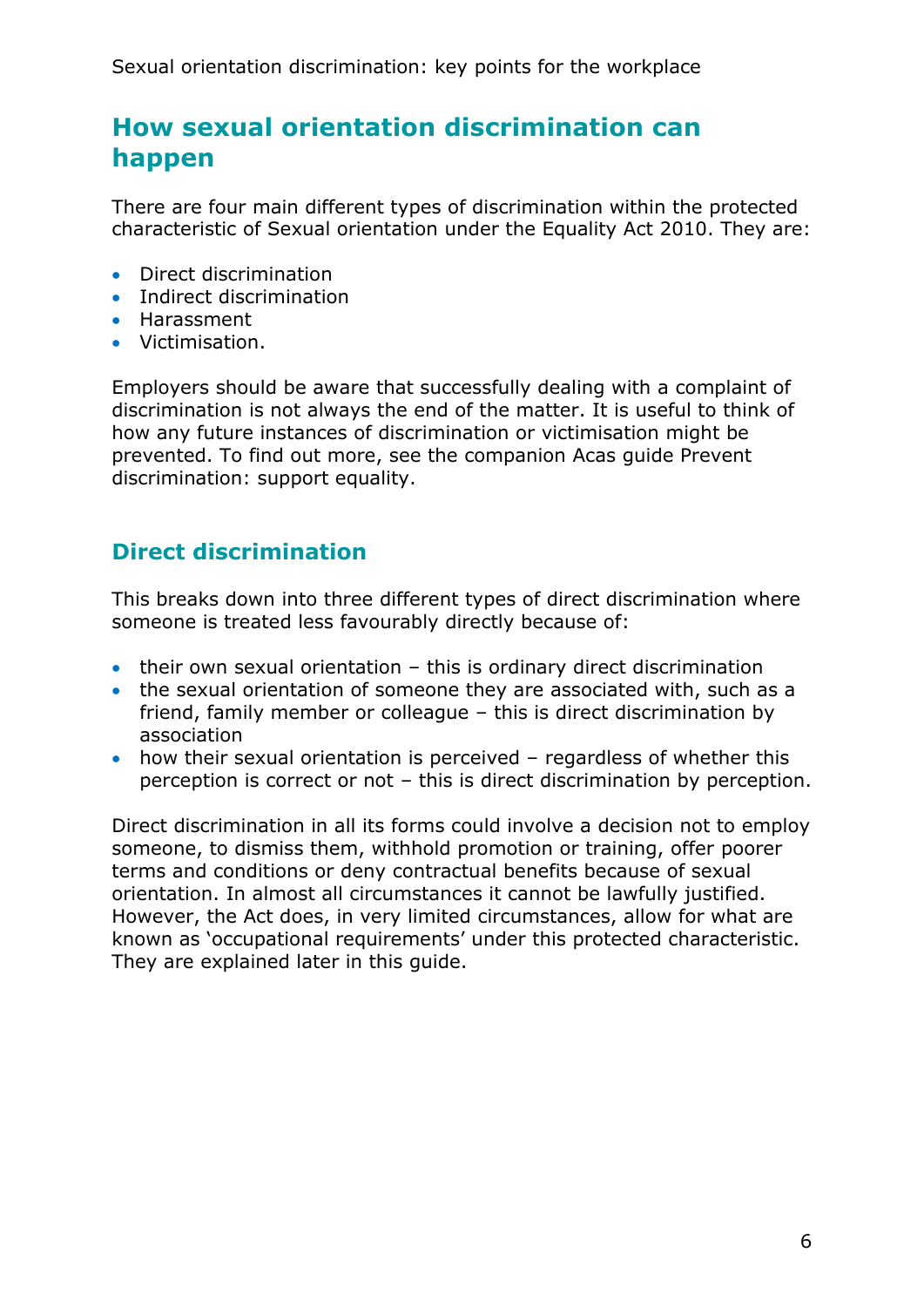#### **For example… ordinary direct discrimination**

Simon applies for a promotion in a small business owned by a gay couple as it ideally suits his skills. However, a colleague with less experience and skills is offered the job after they are both interviewed.

Simon is 'unofficially' told that his colleague got the promotion because he fits in better with the management team as he's gay and Simon is not. Simon is upset by this as he has worked hard for the business for three years. He raises a grievance and resigns.

Simon's colleagues are aware of why he left, so morale and performance are damaged. The business loses Simon's skills and waits to hear if he will make a claim to an employment tribunal.

## **For example… direct discrimination by association**

Rhodri applies for a job and as part of the interview is asked what the proudest moment in his life has been. He says it was walking his daughter down the aisle at her civil partnership ceremony last spring.

After saying this, he feels the tone of the interview changes markedly. He is told later that day that he has been unsuccessful. This makes Rhodri feel he has been discriminated against because the prospective employer does not like the fact that his daughter is a lesbian. He questions the company about this, but does not receive a satisfactory answer. He decides to make a claim to an employment tribunal.

#### **For example… direct discrimination by perception**

Lucy, a heterosexual, has started working at a nursery and is in a probationary period. The line manager who recruited her is very pleased with her performance and feels she has the skills and qualifications to be an asset to the business.

However, the owner, Karen, has taken a dislike to Lucy who always wears trousers and has short hair. Also, Karen has been told that Lucy is a big football fan. Karen's personal prejudices mean she only wants heterosexual women working at the nursery and mistakenly believes Lucy is a lesbian based on her appearance and interests that are not stereotypically feminine.

Karen decides to dismiss Lucy and re-advertise the job. She has heard that an employee needs at least two years' service to make a complaint of unfair dismissal to an employment tribunal. However, Lucy suspects the reason for her dismissal and makes a claim to a tribunal. There is no minimum length of service required to make a complaint of discrimination where the act of discrimination is dismissal.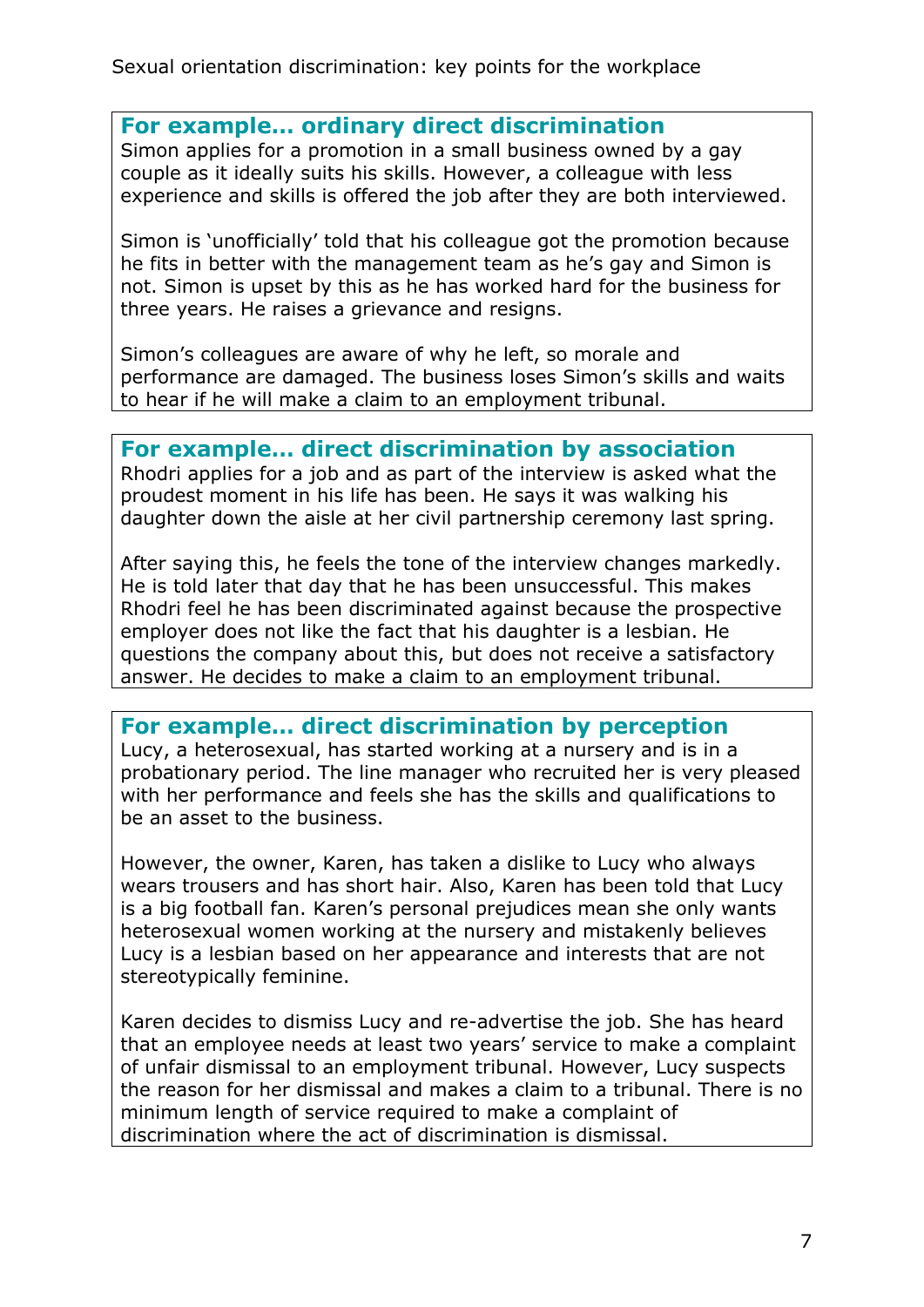## <span id="page-7-0"></span>**Indirect discrimination**

This type of discrimination is usually less obvious than direct discrimination and can often be unintended. In law, it is where a provision, criterion or practice is applied equally to a group of employees/job applicants, but has (or will have) the effect of putting those who share a certain protected characteristic at a particular disadvantage when compared to others without the characteristic in the group, and the employer is unable to justify it.

So, an employee or job applicant claiming indirect discrimination must show how they have been personally disadvantaged. They must also show how the application of the 'provision, criterion or practice' has or might disproportionately disadvantage other employees or job candidates of that particular sexual orientation compared to other employees who are not of that orientation.

The Equality Act does not define a 'provision, criterion or practice'. However, in the workplace, the term is most likely to include an employer's policies, procedures, rules and requirements, whether written down or not. Examples might include recruitment selection criteria, contractual benefits, a redundancy scoring matrix or any other work practice.

Indirect discrimination may be objectively justified if the employer can prove the 'provision, criterion or practice' is 'a proportionate means of achieving a legitimate aim'. However, employers should note this can be difficult to prove.

In attempting to demonstrate 'a proportionate means of achieving a legitimate aim', an employer must show:

- there is a legitimate aim such as a good business reason, but employers should note that cost alone is unlikely to be considered sufficient **and**
- the actions are proportionate, appropriate and necessary.

Both points apply in justifying 'a proportionate means of achieving a legitimate aim', not just one of them.

The process of determining whether discrimination is justified involves weighing up the employer's need against the discriminatory effect on the employee and group of employees who are of a particular sexual orientation - the more discriminatory the effect, the more difficult it will be to justify.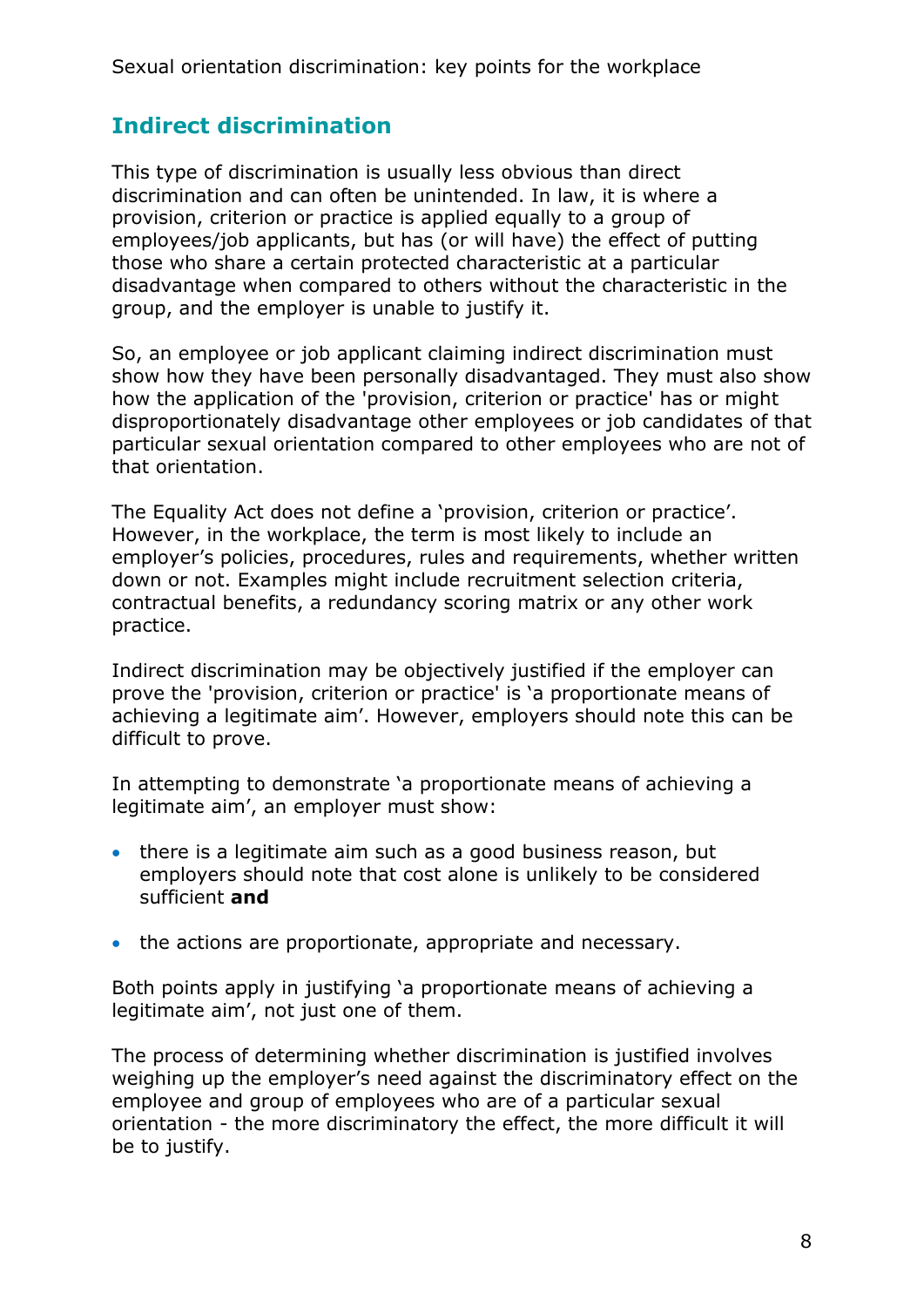Also, the employer should be able to show it has looked for another way of achieving the same aim which would be less discriminatory or not discriminatory, and has been fair and reasonable.

Generally, an employer should scrutinise closely whether any discriminatory act, policy, procedure or rule can really be justified.

And it is important to stress that employers should monitor carefully their policies and practices, otherwise they may inadvertently indirectly discriminate. For example, policies and practices which were not discriminatory when they were first introduced may become discriminatory over time, perhaps because of a change in the composition of the workforce or a change in the law.For more on monitoring, see the companion guide, Prevent discrimination: support equality.

#### **For example… indirect discrimination**

Chloe works for a bus company which offers free bus passes for an employee and spouse, but the policy was written a long time ago and only recognises marriage between a man and a woman.

Chloe's partner, Sophia, would really benefit from free transport, but is losing out because of the policy.

Chloe raises the issue with her line manager, saying the policy is discriminatory because it excludes same-sex couples, and also doesn't recognise civil partnership or same-sex marriage. The manager says he will check the policy. He finds out it was written in the 1950s, hasn't been touched since and flags up to senior management that the policy needs reviewing urgently.

The policy is quickly amended to two free bus passes for each employee and the new policy is communicated to all staff. A senior manager apologies to Chloe, thanks her for highlighting the problem, and Chloe and Sophia each get their pass.

## <span id="page-8-0"></span>**Harassment**

Harassment is defined as 'unwanted conduct' and must be related to a relevant protected characteristic or be 'of a sexual nature'. It must also have the purpose or effect of violating a person's dignity or creating an intimidating, hostile, degrading, humiliating or offensive environment for that individual.

This can include bullying, nicknames, threats, jokes, 'banter', gossip, intrusive or inappropriate questions, 'outing' someone, excluding someone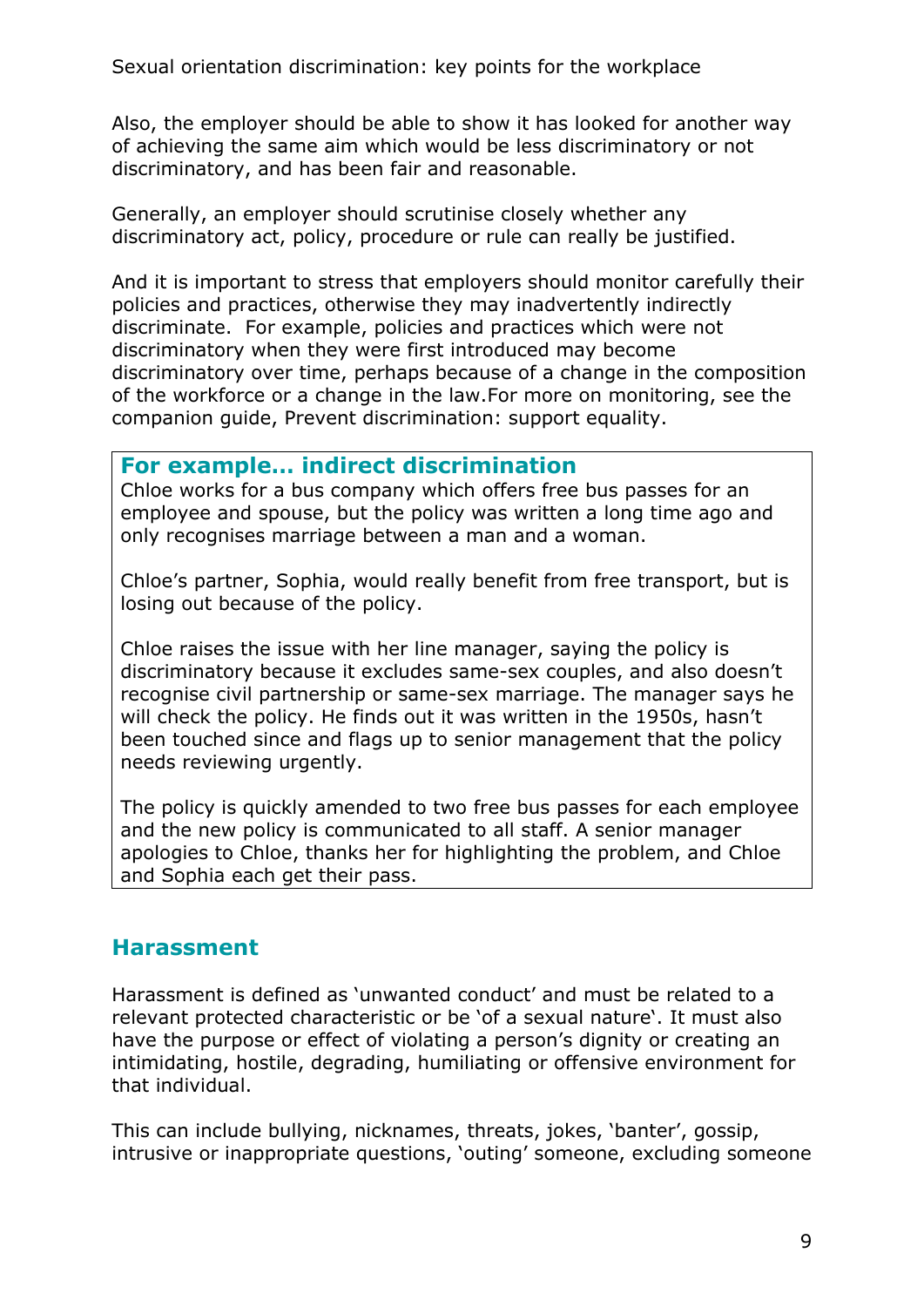(ignoring, not inviting someone to meetings or events etc.) or insults. It can be verbal, written or physical.

#### **For example… harassment**

Sunil has recently broken up with his girlfriend and has started a relationship with a man. His new partner is a friend of one of Sunil's colleagues who has told several other staff that Sunil is bisexual.

Some employees have started to make negative comments about Sunil's bisexuality – including lesbian, gay and heterosexual colleagues. One colleague that Sunil isn't particularly close to has also asked some very personal questions, making Sunil feel very uncomfortable.

Sunil, a valued member of staff, talks to his line manager who says he shouldn't take things so seriously. On that basis, the manager doesn't think any action is necessary. However, after the negative comments and inappropriate questions continue, Sunil feels he has no choice but to leave the firm, and make a claim of harassment and constructive dismissal to an employment tribunal.

Also, it is possible for an employee to make a complaint of harassment where they are not on the receiving end of the conduct, but witness it and it has a negative impact on their dignity at work or the working environment. The employee making a complaint of harassment in this situation would not need to share the sexual orientation of the colleague who is being harassed.

For more general information on harassment, see the companion guide, Equality and discrimination: understand the basics.

## <span id="page-9-0"></span>**Victimisation**

- Victimisation is when an employee suffers what the law terms a 'detriment' - something that causes disadvantage, damage, harm, or loss – because of:making an allegation of discrimination, and/or
- supporting a complaint of discrimination, and/or
- giving evidence relating to a complaint about discrimination, and/or
- raising a grievance concerning equality or discrimination, and/or
- doing anything else for the purposes of (or in connection with) the Equality Act 2010, such as bringing an employment tribunal claim of discrimination.

Victimisation can also occur because an employee is suspected of doing one or more of these things, or because it is believed they may do so in the future.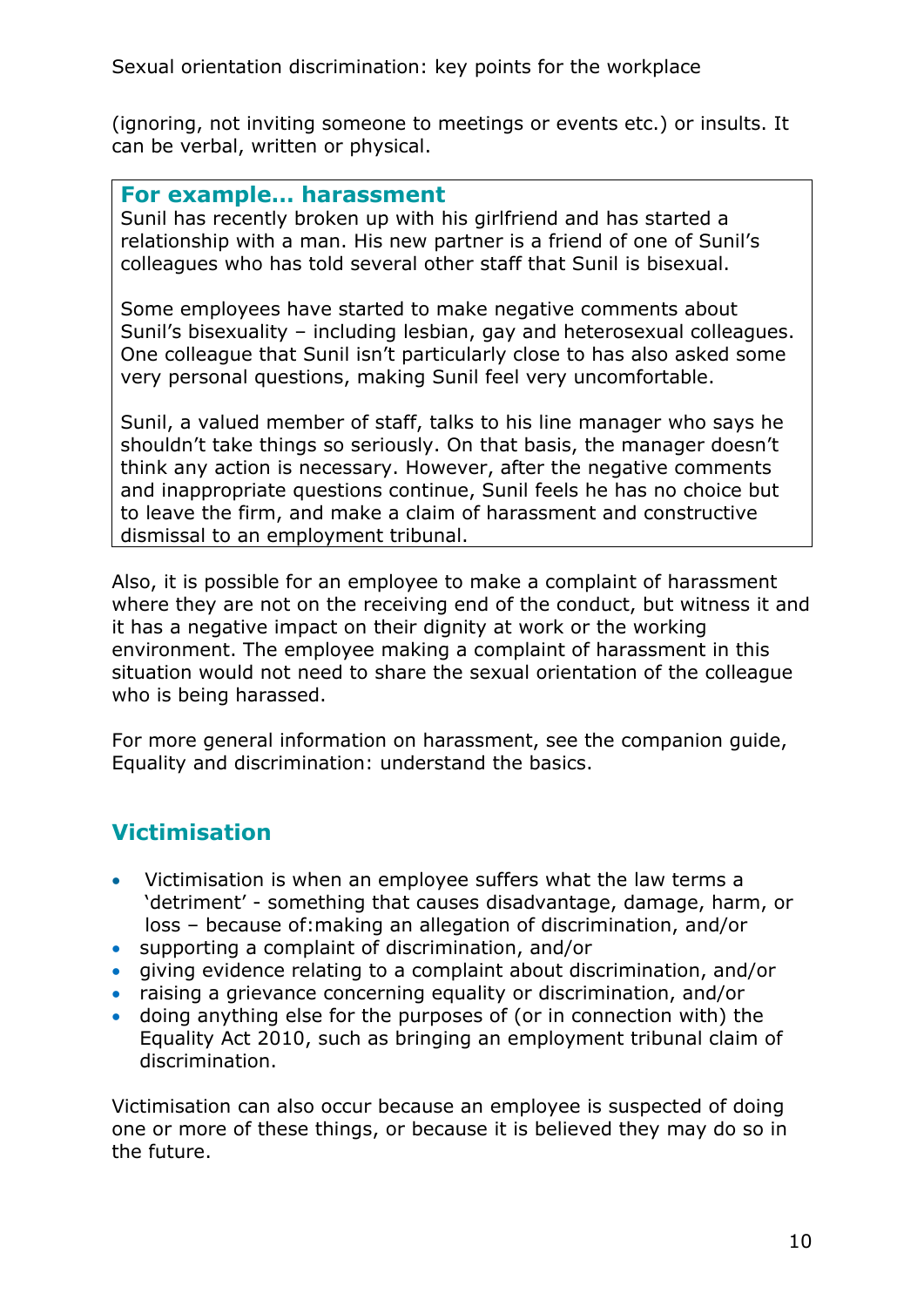'Victimisation' is a term commonly misused and misunderstood, and only applies when it meets the explanation in this section.

A 'detriment', for example, might include being labelled a 'troublemaker', being left out and ignored, being denied training or promotion, or being given a poor reference.

An employee is protected under the Equality Act from victimisation if they make, or support, an allegation of discrimination in good faith – even if the information or evidence they give proves to be inaccurate. However, an employee is not protected if they give, or support, information or evidence maliciously.

#### **For example… victimisation**

Pavel is invited to a corporate dinner where staff are encouraged to bring their partners. However, one of the company directors approaches Pavel when he hears Pavel would be bringing his boyfriend. The director warns Pavel that the event is to impress clients and a 'political statement' like having a gay couple there would not be welcomed.

Pavel makes a complaint to the HR department and a grievance process upholds his complaint. After this, Pavel notices his place on a forthcoming training course is withdrawn and some senior staff are overheard referring to him as a 'troublemaker'. Pavel feels he has no choice but to raise another grievance and is seriously considering making a claim to an employment tribunal.

# <span id="page-10-0"></span>**Key areas of employment where it can happen**

The majority of instances of sexual orientation discrimination happen through bullying and harassment. In addition, there are many areas of work where sexual orientation discrimination can occur, but there are five in particular:

- recruitment
- pay, and terms and conditions of employment
- promotion opportunities
- **•** training opportunities
- when an employee is dismissed.

## <span id="page-10-1"></span>**Recruitment**

To avoid discrimination, an **employer when recruiting should** generally: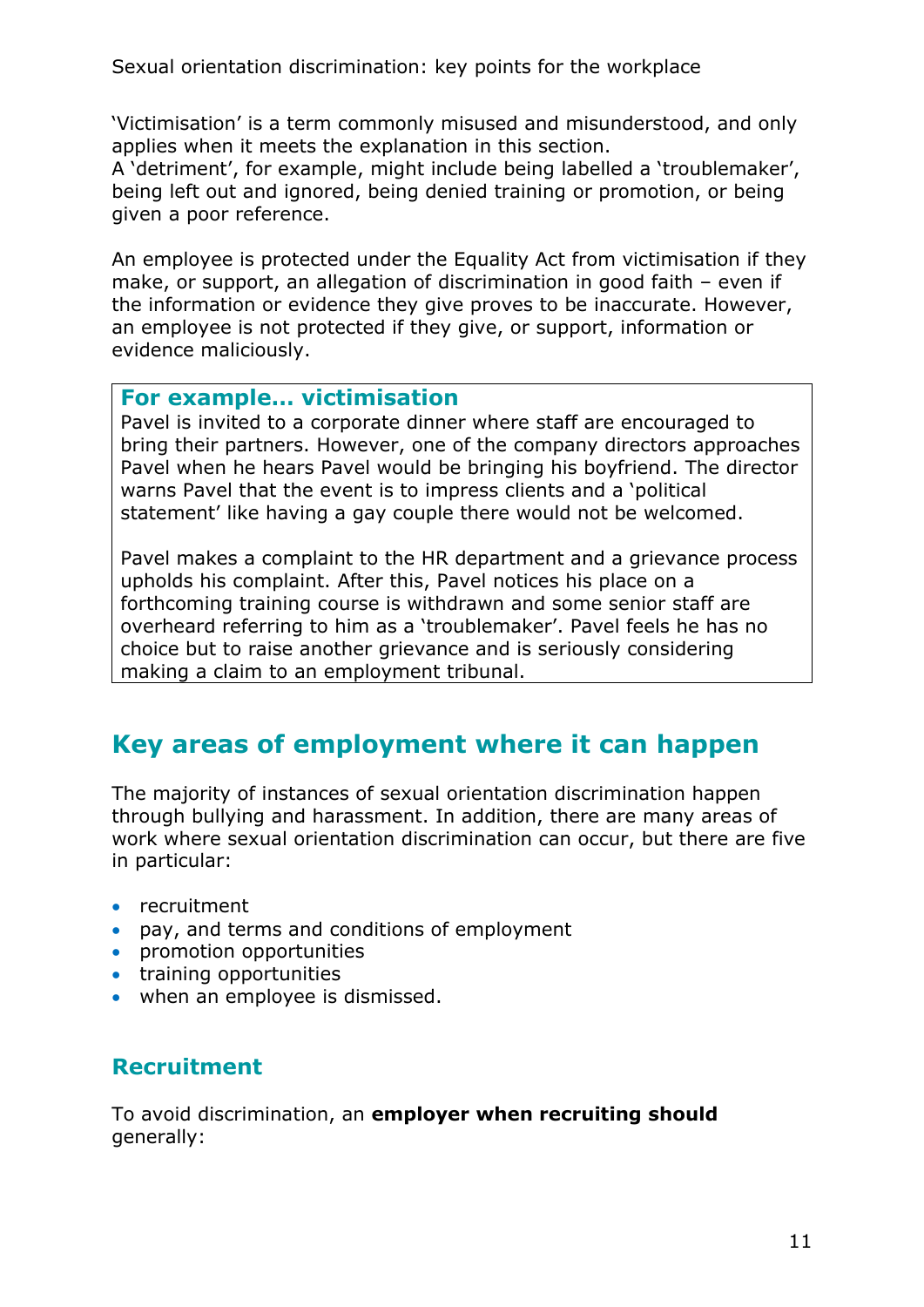- be careful when writing an advertisement, job description and person specification for a vacancy. Stay clear of any reference to a particular sexual orientation or any of the other protected characteristics. There can be exceptions – see the 'Occupational requirements' and 'Sexual orientation and Religion or belief' sections further into this guide – but they are rare. Further, an employer **should not** include anything irrelevant to the job, and should avoid any wording it is unsure about or thinks might be open to legal challenge
- be clear on the skills, experience and qualifications needed for the job so it is objective in assessing and selecting candidates. At the same time, this should reduce the chances of ruling out a candidate because of their sexual orientation
- state the organisation's commitment to equal opportunities
- avoid advertising solely in one kind of place or media for example, by only advertising in a magazine aimed at bisexuals, or on a notice board in a bar marketed at gay men. Use at least two different channels so as not to end up with candidates from too narrow an audience. However, if, for example, an employer was taking 'positive action' to target potential applicants who were lesbian, gay or bisexual, because they were under-represented in the organisation, it would probably include adverts in gay media. For more on 'positive action', see the companion guide Equality and discrimination: understand the basics
- make sure the job application form asks only for personal information relevant to the job and/or for the administration of the recruitment
- be mindful, if spreading word of vacancies through existing employees and managers, that relying only on 'word of mouth' is likely to perpetuate any imbalance in the make-up of the workforce, particularly where it is predominantly made up of people of a particular sexual orientation. Also, it is likely to yield only a small pool of candidates
- avoid asking the candidate direct or indirect questions of a personal nature unrelated to the job and their application – for example, do not ask if they are gay or heterosexual. Such questions may be perceived as intrusive, not relevant to the job and imply potential discrimination. Where such information is volunteered, interviewers or others in the selection process should take care not to be influenced by that information
- tell a recruitment agency being used to comply with the Equality Act. For example, an employer **must not** suggest to the agency that it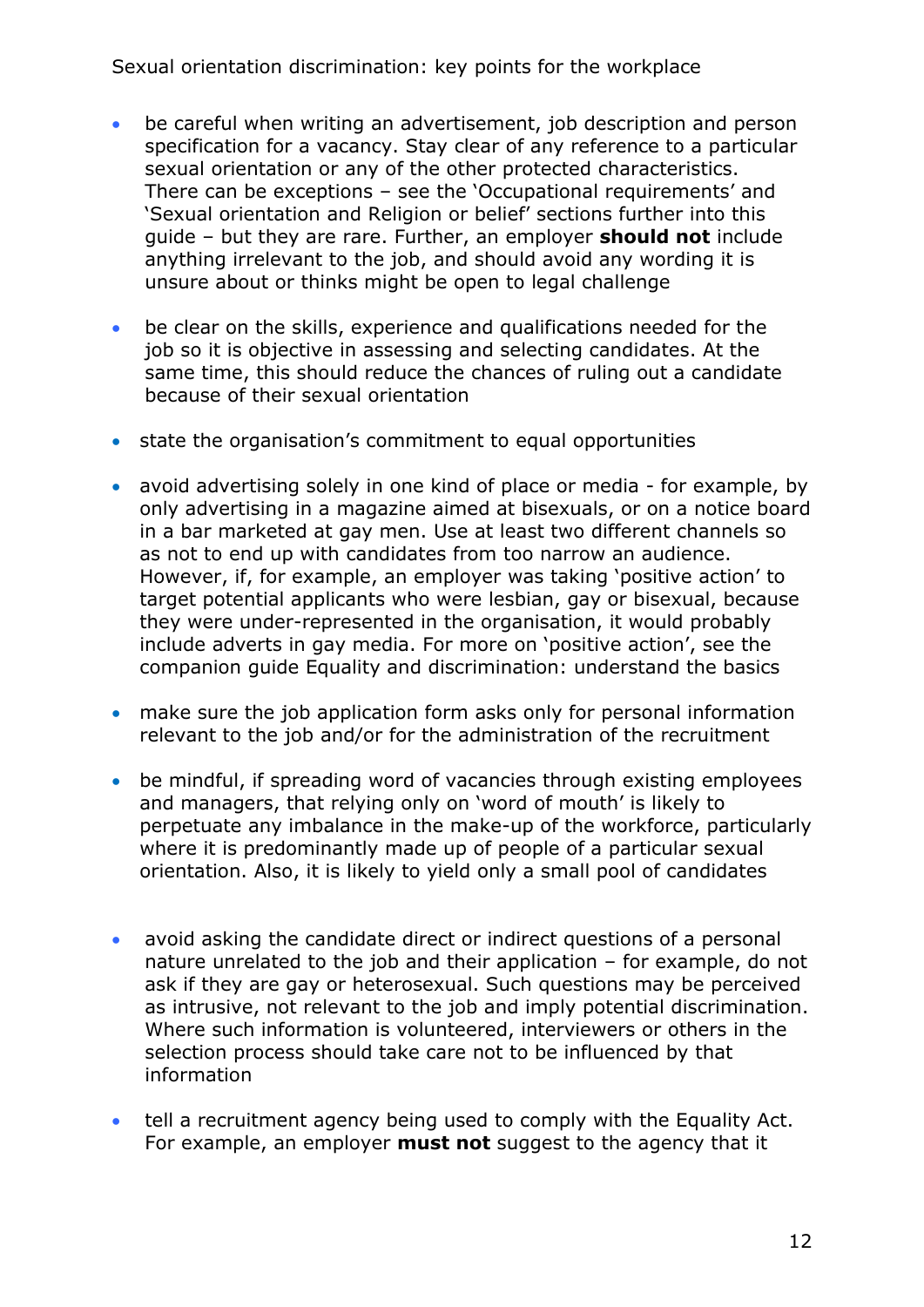would prefer candidates who are heterosexual, and an agency **must not** follow such an unlawful instruction.

Employers should be aware that the laws relating to gay men in particular have changed significantly over time. It is possible that applicants may have acquired a past criminal conviction for a matter which is no longer unlawful.

#### **For example… discrimination in recruitment**

A sports club requires two individuals to manage the bar and other facilities. It advertises for a husband and wife team. This is likely to be direct discrimination because of sexual orientation because the sports club is treating people in civil partnerships or same-sex marriages less favourably than married opposite-sex couples.

## <span id="page-12-0"></span>**Pay, and terms and conditions of employment**

It is important to ensure terms and conditions of employment (including contractual benefits) do not generally disadvantage or exclude people because of their sexual orientation, perceived sexual orientation or association with someone of a particular sexual orientation. For example, this might include a staff discount policy, death in service benefits, parental leave or shift patterns.

However, an employer may be able to justify different terms and conditions if there is an important factor or factors not related to sexual orientation, or, for example, another protected characteristic such as marriage or civil partnership. For instance, these factors might include job experience, qualifications and where the job is based geographically.

#### **For example… discrimination in terms and conditions**

A retailer, with a network of depots working around-the-clock to distribute goods to its stores, has a 'family-friendly' policy that employees with children are expected to work fewer night and very early morning shifts in the warehouses. However, in practice, there is a tendency among some of the depot line managers to assume most gay, lesbian and bisexual employees do not have children.

Warehouseman Stuart, who is gay, has noticed that many of the unsocial hours shifts are staffed by colleagues who he knows are gay, lesbian or bisexual. He has also noticed that they tend to work more than their fair share of bank holidays, too. Stuart decides to raise these issues with his trade union representative.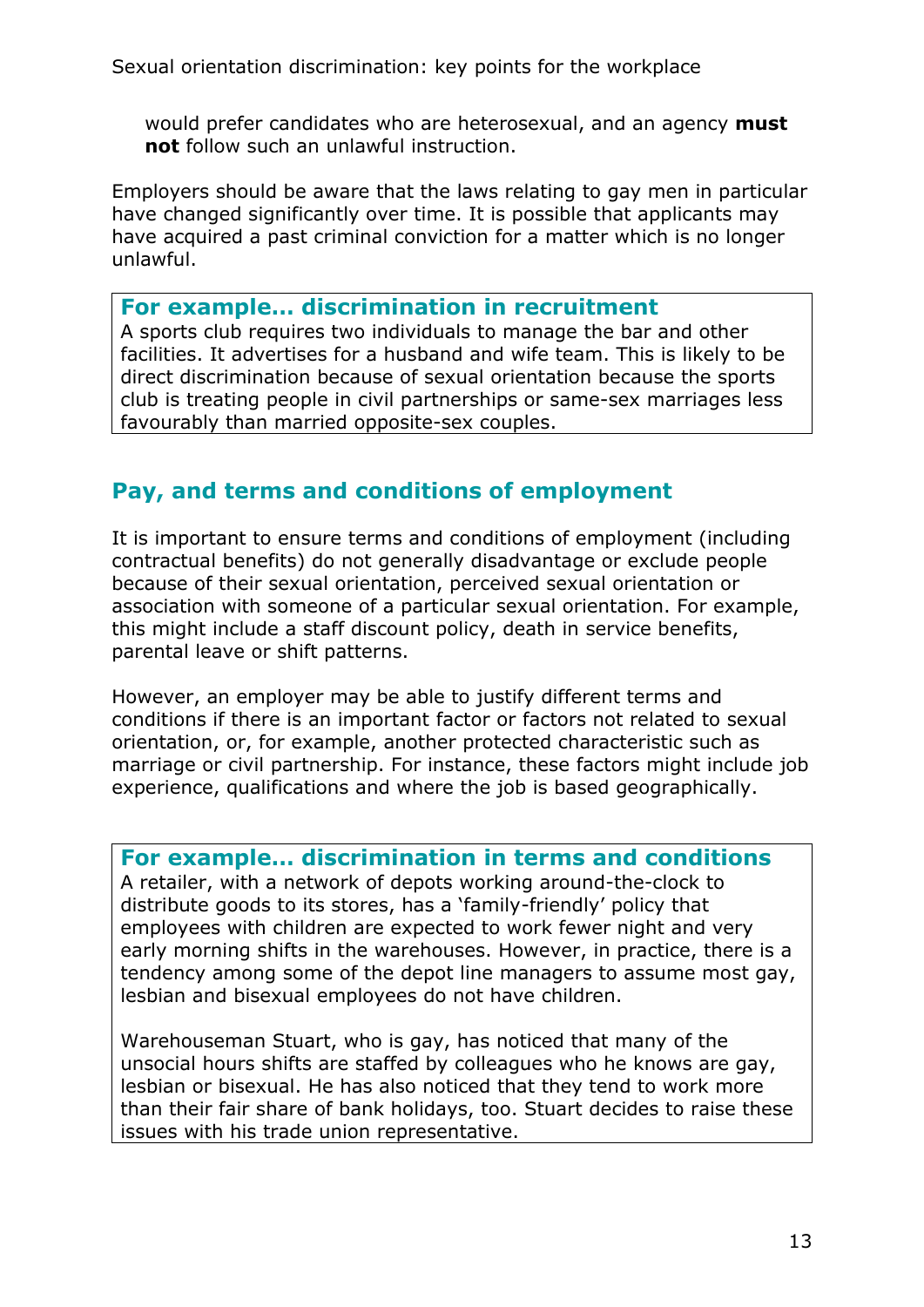## <span id="page-13-0"></span>**Promotion**

In promotion opportunities, employees should not be discriminated against because of their sexual orientation, perceived sexual orientation or association with someone of a particular sexual orientation. For example, it would be discriminatory to:

- share job adverts only with people of a certain sexual orientation
- not promote an employee with the relevant skills because it is believed they would not fit in because of their sexual orientation
- decide not to promote someone because they have previously made a complaint about discrimination
- have an unwritten rule that preferred candidates above a certain level should be in opposite-sex marriages.

## **For example… discrimination in promotion**

Harpreet applies for promotion. After a competitive selection process, she scores highest. However, when seeing who the successful candidate is, Harpreet's prospective new manager asks the recruitment panel to look at the scores again because she does not want to manage Harpreet, as she raised a grievance six months previously about colleagues who were making homophobic and bi-phobic comments. This is potentially the victimisation type of discrimination because of sexual orientation.

# <span id="page-13-1"></span>**Training**

Withholding training from an employee because of their sexual orientation, perceived sexual orientation or association with someone of a particular sexual orientation would be discriminatory. For example, it would be discriminatory to deny an employee training with the intention of making promotion less likely or selection for redundancy more likely, as 'punishment' for complaining about discrimination or as a malicious act.

## **For example… discrimination in training**

Rory has been working in a care home for just over two years and recently let his manager, Sandra, know he is bisexual. It is likely that redundancies will be made in the next financial year to cut costs. Staff with higher levels of qualifications will probably keep their jobs while others with fewer qualifications will go.

Sandra can send four staff on training to get the higher qualification. She makes a decision to not tell Rory about the training because she disapproves of him being bisexual. She knows he would be an excellent choice for the training and is well-liked by residents and colleagues. This is discrimination because of sexual orientation.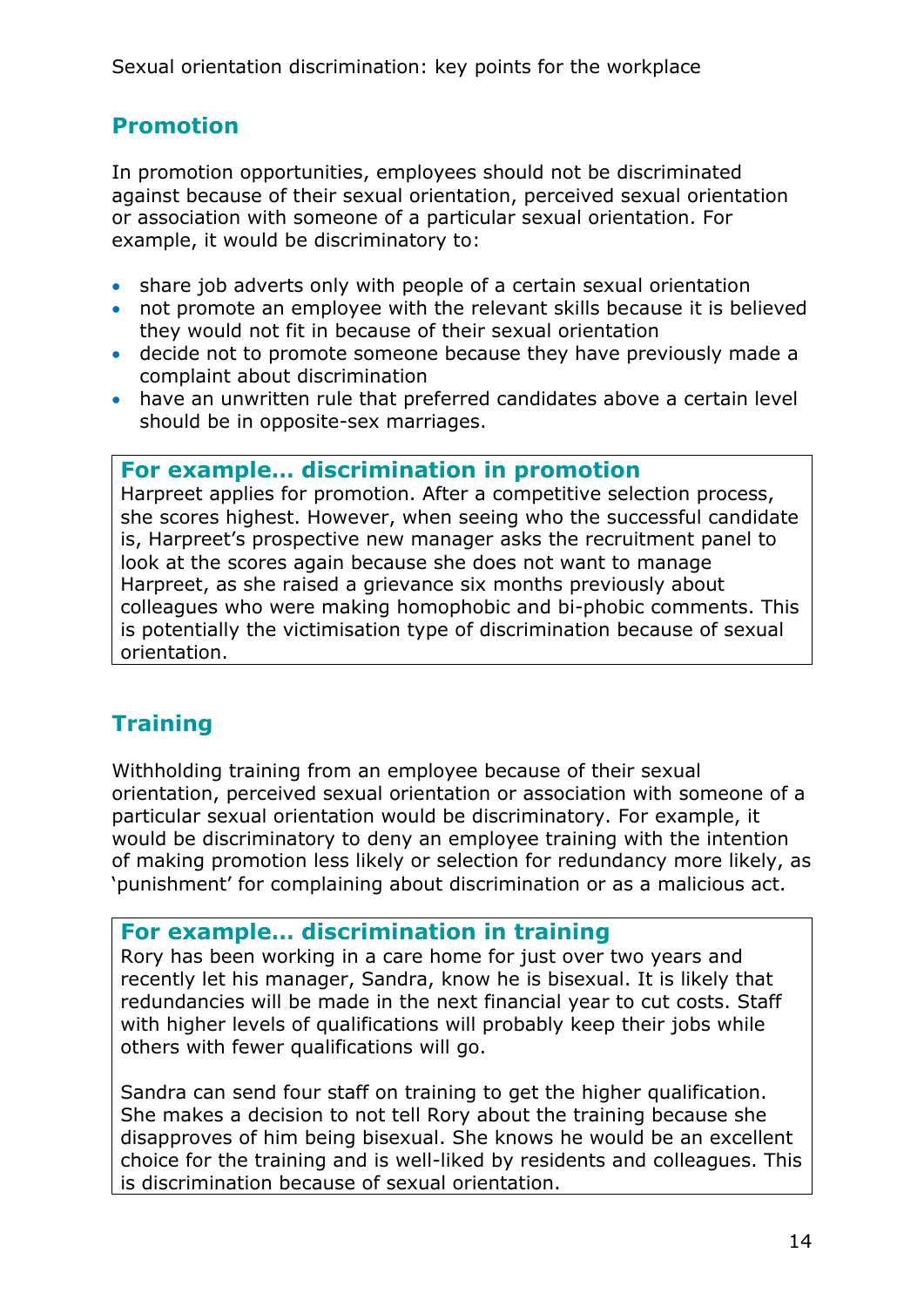## <span id="page-14-0"></span>**Dismissal**

If someone is dismissed because of their sexual orientation – whether this is their true sexual orientation or their perceived sexual orientation – or the sexual orientation of someone they are associated with, this would usually be seen as unfair dismissal. Acas research reported that more than 40% of claims to employment tribunals about sexual orientation discrimination also involve a claim of unfair dismissal.

It also reported that many of these unfair dismissal claims were made by employees who felt their employment was terminated after they made a complaint to their employer about being discriminated against at work because of their sexual orientation.

**For example… discrimination in dismissal**

Katrine worked at a popular lesbian bar in the town where she lives. She was dismissed, but the manager refused to give a reason. When Katrine discovered that she had been replaced by a lesbian, and that the manager is a lesbian, she suspected she had been dismissed because she is heterosexual. She then made a claim to an employment tribunal.

# <span id="page-14-1"></span>**Considerations for everyone**

Employers, senior managers, line managers, HR personnel, employees and their employee and trade union representatives should make sure they understand what sexual orientation discrimination is, how it can happen, their rights and responsibilities, the employer's policy for preventing discrimination, and what behaviour and actions are unacceptable.

Awareness of what behaviour is unacceptable is essential because many people do not consider that their jokes, nicknames, and 'banter' or invasive questions may be unlawful. These can be some of the most common forms of sexual orientation discrimination.

Employers and employees should be very careful regarding questions related to an individual's protected characteristics as these might be or become discriminatory, particularly if they are intrusive or handled insensitively.

An employer should provide training for all employees in constructively developing their awareness and understanding of each other, and building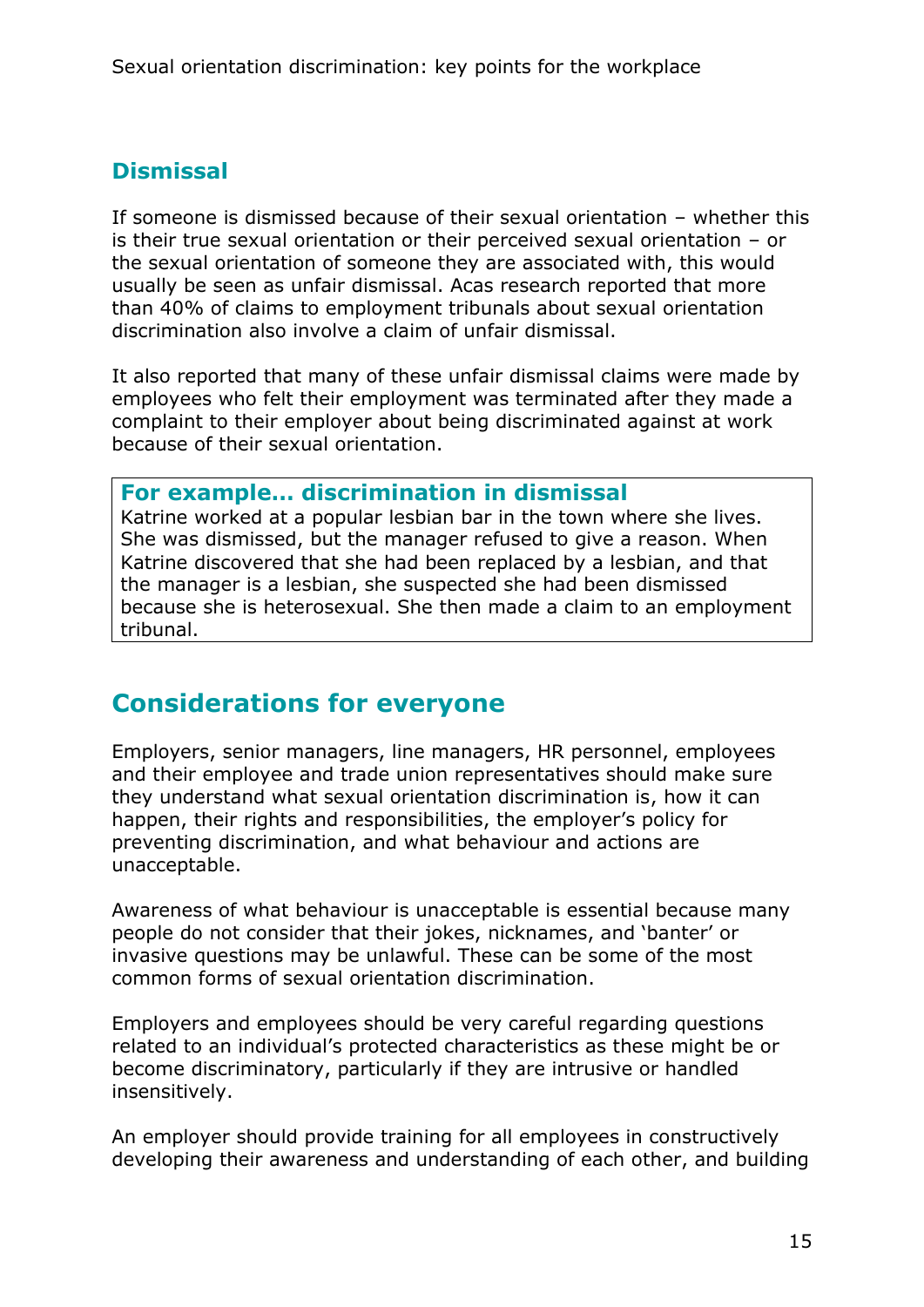a culture in the organisation of promoting equality and diversity. Find out more in the companion guide, Prevent discrimination: support equality.

## <span id="page-15-0"></span>**Respecting an employee's wish for confidentiality**

As with any personal staff information, a person's sexual orientation or any concerns they raise should be kept confidential unless they have made it clear that they are happy for the information to be shared. Some people are uncomfortable with talking about their private lives at work and this can be particularly the case for lesbian, gay and bisexual people who are not 'out' at work.

'Outing' someone – where their sexual orientation is revealed by another person against their wishes or without their permission – may be seen as unlawful harassment. It could also breach the Data Protection Act, if details of their sexual orientation are kept in confidence on file. Also, it might damage staff trust in their workplace.

## <span id="page-15-1"></span>**'Coming out' at work**

When someone tells other people about their sexual orientation this is known as 'coming out'. This process is different for everyone. While many lesbian, gay and bisexual people are 'out' in their personal lives, they may not want to 'come out' at work.

Lobby group Stonewall's Coming out guidance says that nobody should feel they are under pressure to 'come out' and only the individual themselves will know when the time is right for them. For example, an employer or colleague should not try to force the issue or threaten to 'out' someone, because this may be seen as harassment, as outlined earlier in this guide.

If an employee decides to be open about their sexual orientation at work, it is important for them to decide who they want to tell, which may include:

- a point of contact in the organisation such as a diversity champion  $$ for example, a trade union equality representative
- a manager who will react positively
- their organisation's human resources department
- colleagues who are friends
- everyone (by deciding to 'come out' at work).

If the employee is limiting who they tell, they also need to decide whether they want those people to keep the details of their sexual orientation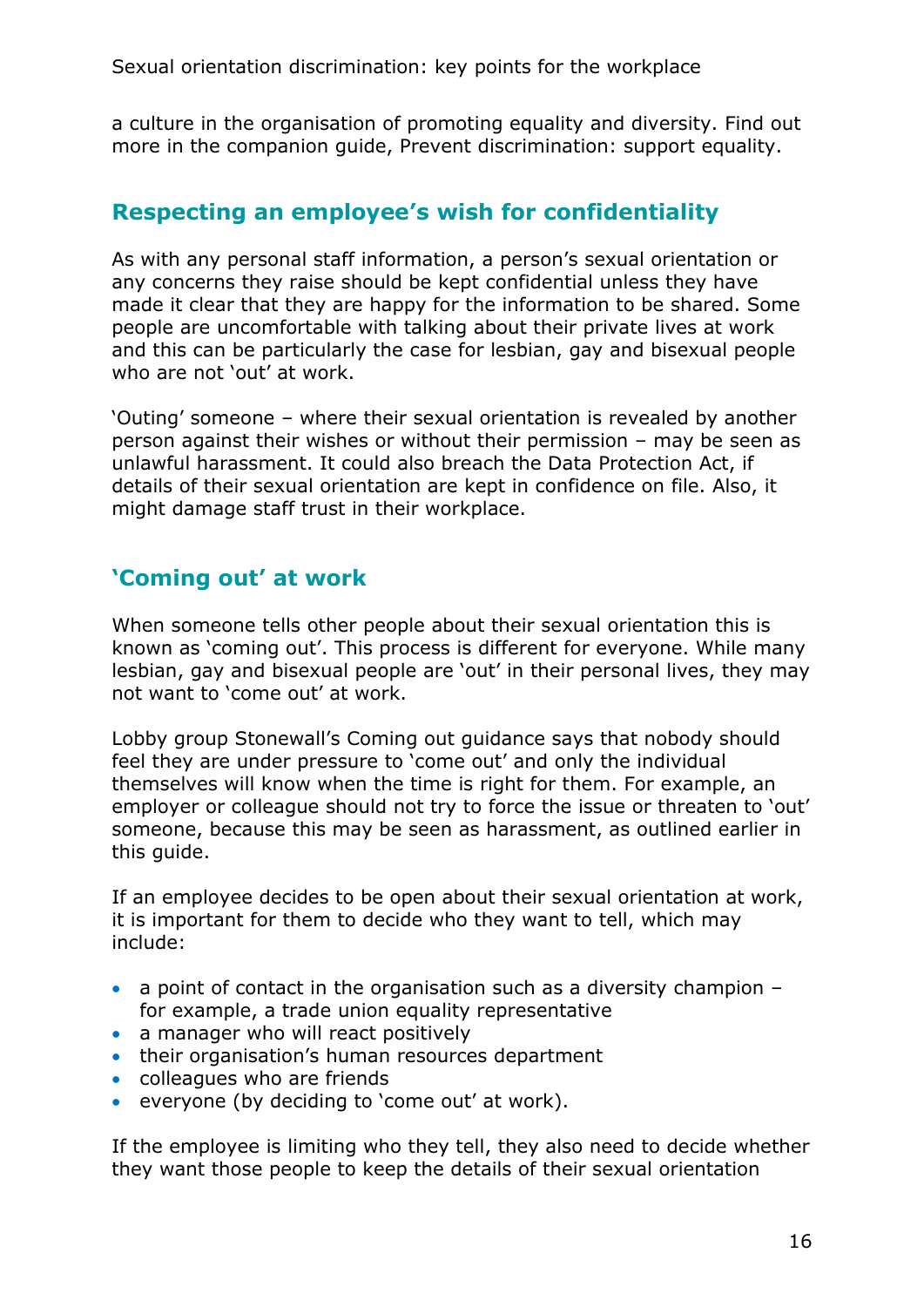confidential. If someone reveals a person's sexual orientation to others against that person's will, this may be seen as:

- harassment and/or
- a breach of the Data Protection Act (if details are stored as confidential data) and/or
- a breach of any of the employer's relevant regulations or policies.

Someone's decision to 'come out' at work should be a personal one made only by that individual. Stonewall has an Info Line on 08000 50 20 20 offering advice and support about coming out, and their guidance can be found at [www.stonewall.org.uk/at\\_home/coming\\_out](http://www.stonewall.org.uk/at_home/coming_out)

## <span id="page-16-0"></span>**Marriage and civil partnership equality**

Civil partnerships for same-sex couples were introduced in 2005, and same-sex marriage has been legally recognised in England, Wales and Scotland since 2014. Employers should ensure their policies are up to date so wording covers civil partnership, opposite-sex marriage and same-sex marriage.

An employee must not be discriminated against because they are in a civil partnership or married.

Employers should also be aware that the protected characteristic of sexual orientation can overlap with other protected characteristics – including marriage and civil partnership, and religion or belief – and laws such as the Human Rights Act 1998 and the European Convention on Human Rights in supporting, for example, rights to a private life and to marry.

Sometimes, discrimination may be linked to a marriage or civil partnership, but the circumstances may have an equal or greater link with some other protected characteristic – for example, sexual orientation. Employees may then rely on these other protected characteristics to bring an employment tribunal claim. To find out more, go to [www.acas.org.uk/marriagediscrim.](http://www.acas.org.uk/marriagediscrim)

To find out more about Sexual orientation and Religion or belief, see the section of that name later in this guide.

## <span id="page-16-1"></span>**Matching core 'Occupational requirements' of the job**

In certain and rare circumstances, it may be lawful for an employer to specify that applicants for a job must have (or not have) a particular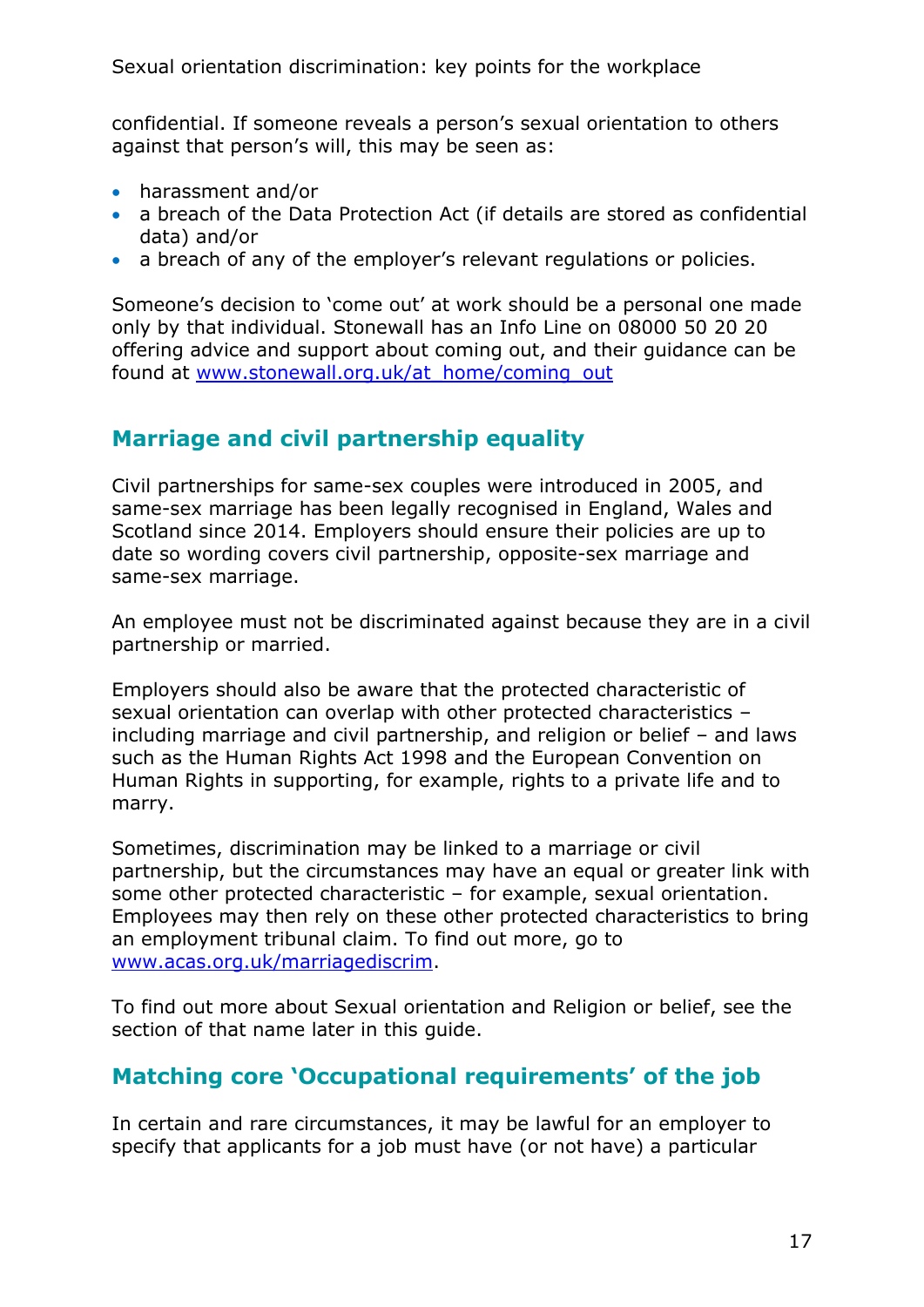protected characteristic under the Equality Act. For example, an employer might specify that job applicants must be lesbian.

In law, this approach is known as an 'occupational requirement' and it can provide the employer with a defence to a discrimination claim. However, it is not enough for an employer to simply decide they would prefer to employ someone who has a particular sexual orientation. Any such requirement must:

- be crucial to the post, and not just one of several important factors **and**
- relate to the nature of the job **and**
- be 'a proportionate means of achieving a legitimate aim'. If there is any reasonable and less discriminatory way of achieving the same aim, it is unlikely that the employer could claim an occupational requirement.

All three points apply to an occupational requirement, not just one or two of them. There is more on 'legitimate aims' in this guide's section, Indirect discrimination.

An occupational requirement must remain necessary, so should be reassessed each time the job is advertised, even though it may have been valid for the same post in the past. Circumstances may have changed, meaning the occupational requirement may no longer be applicable.

An employer should think carefully, and consider seeking legal advice, before claiming an 'occupational requirement', as it can be **difficult to justify** and will be rare. Also, a job applicant might make an employment tribunal claim where there appears to be an occupational requirement which could be unjustified.

Further, an occupational requirement can only be used in a defence against claims of ordinary direct discrimination (but not for by association or by perception). Also, it cannot be used in a defence against claims of indirect discrimination, harassment or victimisation.

## <span id="page-17-0"></span>**Sexual orientation and Religion or belief**

The Equality Act has specific exemptions where employment is for the purpose of organised religion, such as being a Minister or otherwise promoting or representing the religion.

This means that some roles can be restricted to people of a particular sexual orientation. There can also be additional requirements related to sexual orientation, such as a requirement for gay men or lesbians to be celibate. Restrictions concerning religion can also apply to the protected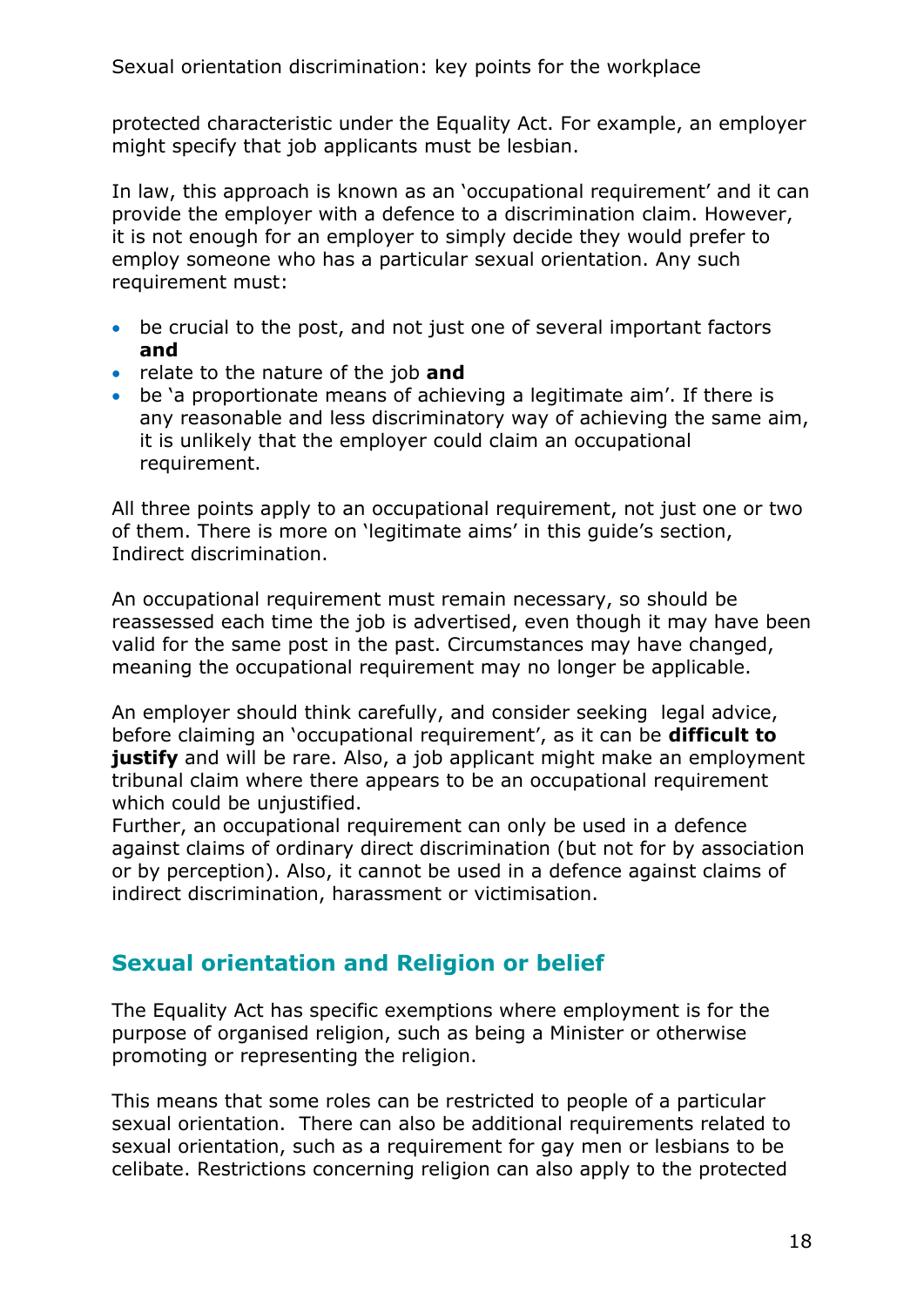characteristics of sex, gender reassignment, and marriage and civil partnership. To find out more, see the Acas guide Religion and belief and the workplace.

Such a restriction only applies when:

- appointing a person who meets the requirement/s in question is a proportionate way of complying with the doctrines of the religion, or
- because of the nature or context of the employment, employing a person who does not meet the requirement/s would conflict with a significant number of the religion's followers' strongly-held religious convictions. The requirement/s must be a proportionate way of avoiding such a conflict.

As with all occupational requirements, a requirement must be essential to the post, and not merely one of several important factors. It is also important to note that no one protected characteristic has a higher priority than any other.

## <span id="page-18-0"></span>**Harassment because of Sexual orientation**

Harassment because of sexual orientation can take many different forms. It could be a verbal or written comment, what somebody thinks is a 'joke', exclusion from conversations or activities, violence or the threat of violence.

Some employers may feel they would benefit from having a policy setting out how they would deal with a complaint of harassment because of sexual orientation. This kind of complaint can be difficult for an employee to discuss. An employer should take it seriously and listen to the concerns of the individual.

It is important for an employer to deal with this type of issue, not only because of its legal obligations, but also because there could be knock-on effects. The employee being harassed might feel de-motivated and their productivity fall, or it might lead to them being absent from work through stress. A climate of harassment can also damage morale generally in parts or all of the workplace.

## <span id="page-18-1"></span>**Avoid sexual orientation stereotyping**

Employers and employees should avoid making assumptions about people because of their sexual orientation, including thinking that all people of a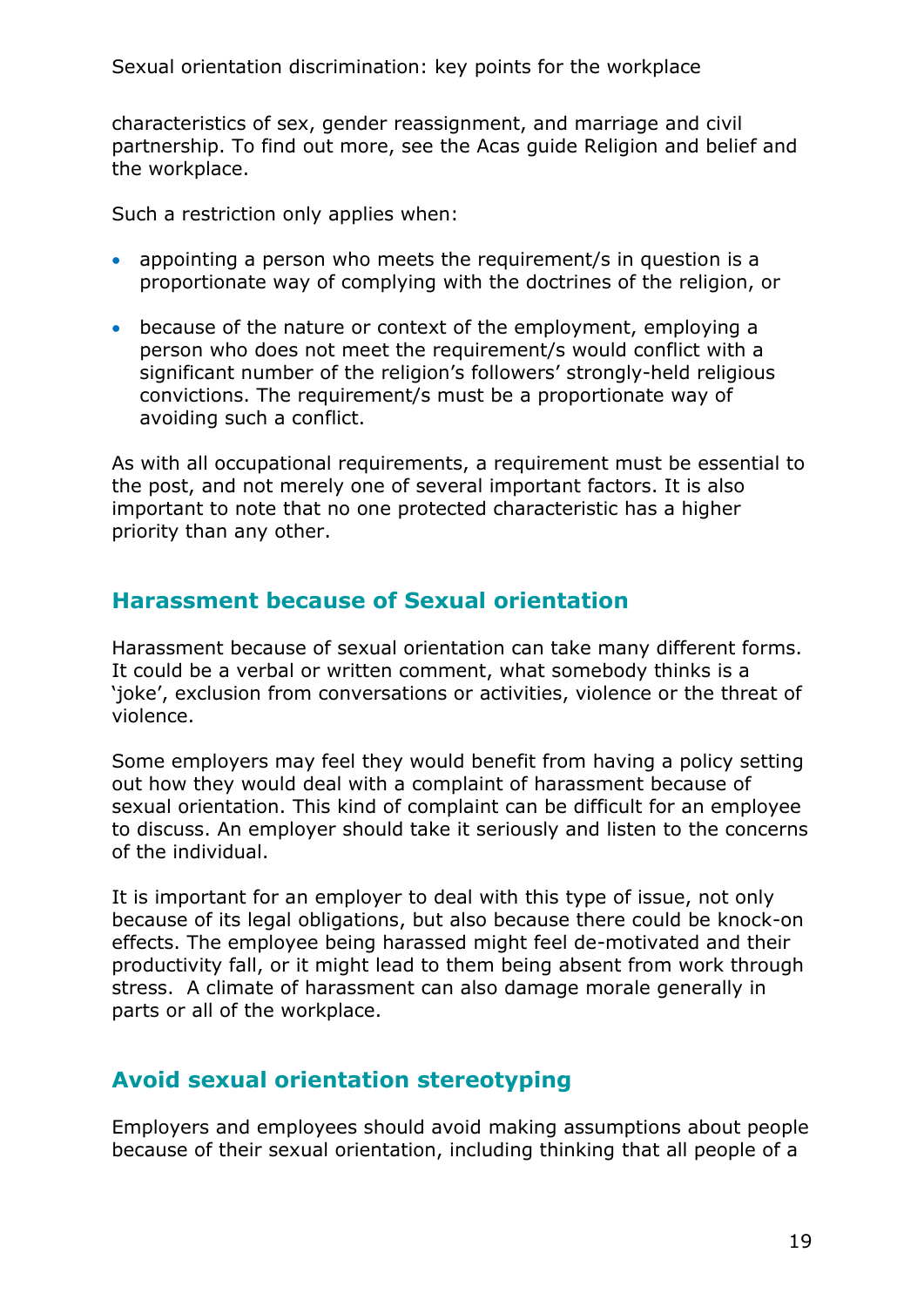particular sexual orientation are the same. Such guesswork can often be done without realising – what is known as unconscious bias.

Stereotyping can lead to problems, particularly concerning direct discrimination by perception and direct discrimination by association. For instance, see the example under 'direct discrimination by perception' earlier in this guide. Stereotyping can also trigger harassment and victimisation. For instance, see the example under 'victimisation' earlier in this guide.

To find out more about the general origins of stereotyping see the companion Acas guide, Prevent discrimination: support equality at [www.acas.org.uk/equality.](http://www.acas.org.uk/equality) Also, see the Acas website page at [www.acas.org.uk/unconsciousbias.](http://www.acas.org.uk/unconsciousbias)

## <span id="page-19-0"></span>**Unacceptable terminology**

Derogatory terms that refer to somebody's sexual orientation are clearly unacceptable and discriminatory.

It is important to remember that discrimination might not only affect those who are part of a smaller group. It can affect others, too. So, employees and employers should be careful not to overlook potentially offensive comments simply because they are aimed at a large part or majority of the workforce.

An employer should provide equality training explaining to managers and staff that even referring to an employee's sexual orientation at all unnecessarily could be potentially discriminatory.

It is important for everyone to remember that certain words have the potential to cause offence and therefore there is a need to be considerate as to how such words might be perceived by others. With discrimination, it is generally how the recipient perceives words and actions, rather than the intention of the person delivering them.

The term 'banter' is often used when there is a disparity between what was intended by one person and how it has been perceived by another. Employers should be prepared to manage situations where a 'joke' or 'banter' has caused offence or upset.

Employers should manage these situations with care. Sometimes these situations can be dealt with by a manager having an informal discussion with an employee and explaining that they have caused offence. In other situations, it will be appropriate for the employer to consider a more formal approach such as disciplinary action. There is more information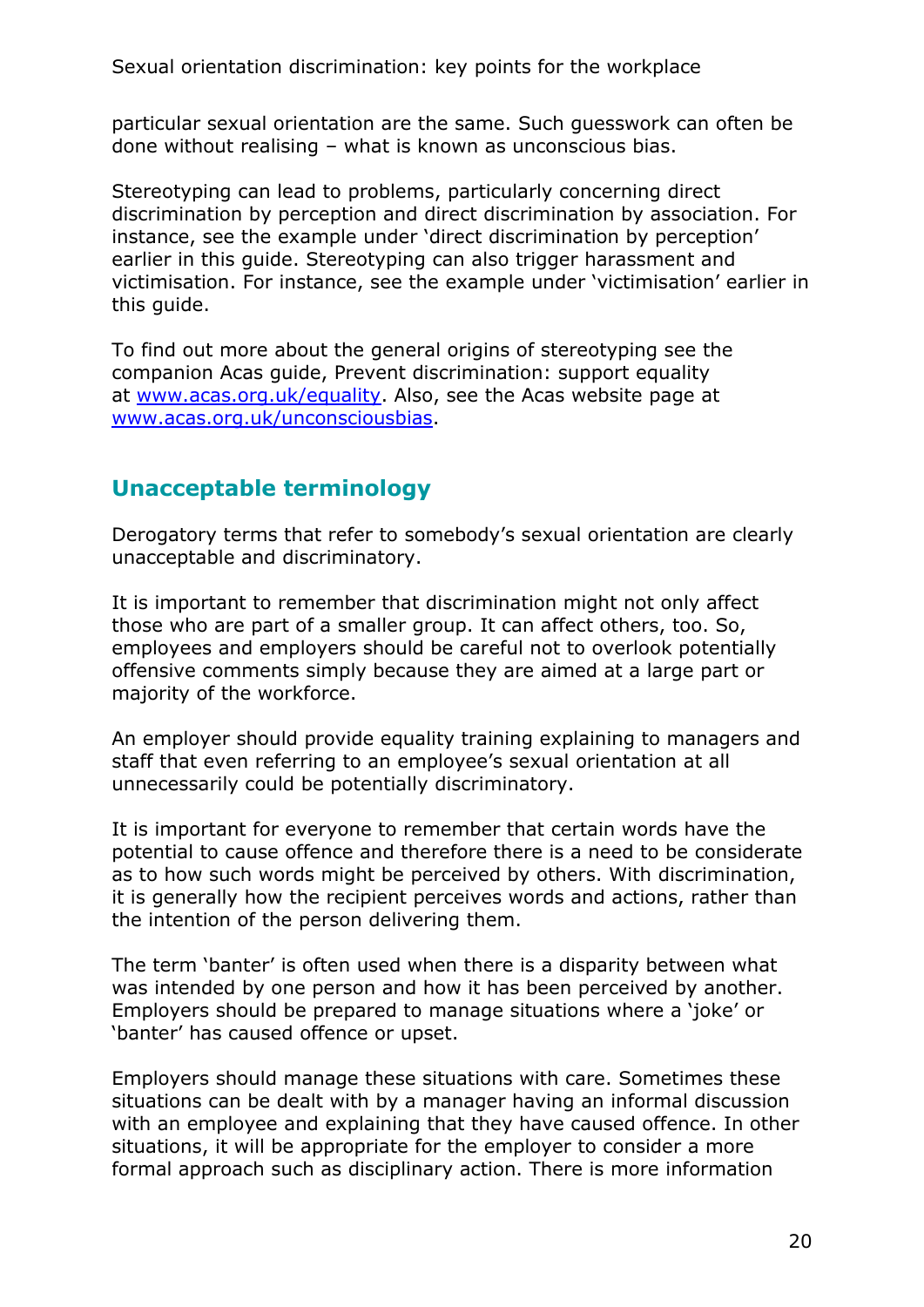about handling complaints further on in this guide and the companion guide, Discrimination: what to do if it happens , at [www.acas.org.uk/equality.](http://www.acas.org.uk/equality)

Also, employers and employees need to take into account that the acceptability or unacceptability of terms can change over time, and sometimes quite quickly.

## <span id="page-20-0"></span>**How employees should raise discrimination complaints**

There are two ways a complaint of alleged discrimination may be handled. Informally or formally.

An employer should be sensitive to the wishes of the employee who has raised a complaint and discuss with them which way they would prefer the matter to be dealt with. They should come to an agreement on this, but it is for an employer to decide whether to pursue disciplinary measures against an employee.

Some complaints may be dealt with **informally**, where the employer has a quiet word with those involved to reach a resolution which has the desired effect and to which they can all agree. Dealing with a complaint this way can prevent it escalating, allow for it to be dealt with sensitively without the formality of a grievance process and possibly avoid the matter ending as an employment tribunal claim.

However, it is not uncommon for complaints of alleged discrimination to evoke strong feelings for both the person who has made the complaint and the person that the complaint has been made against. Such a complaint is very likely to go through the **formal** approach, using the organisation's formal grievance procedure, and possibly its disciplinary procedure, too.

All employers should have discipline and grievance procedures, and each employee's contract of employment should include information on where the details can be easily found.

How employees should raise complaints, including the option of raising the matter with a trade union representative, is covered in more detail in the companion guide, Discrimination: what to do if it happens , at [www.acas.org.uk/equality.](http://www.acas.org.uk/equality) It includes help for employers and employees in deciding whether to handle a matter informally or formally.

## <span id="page-20-1"></span>**When an employee experiences discrimination**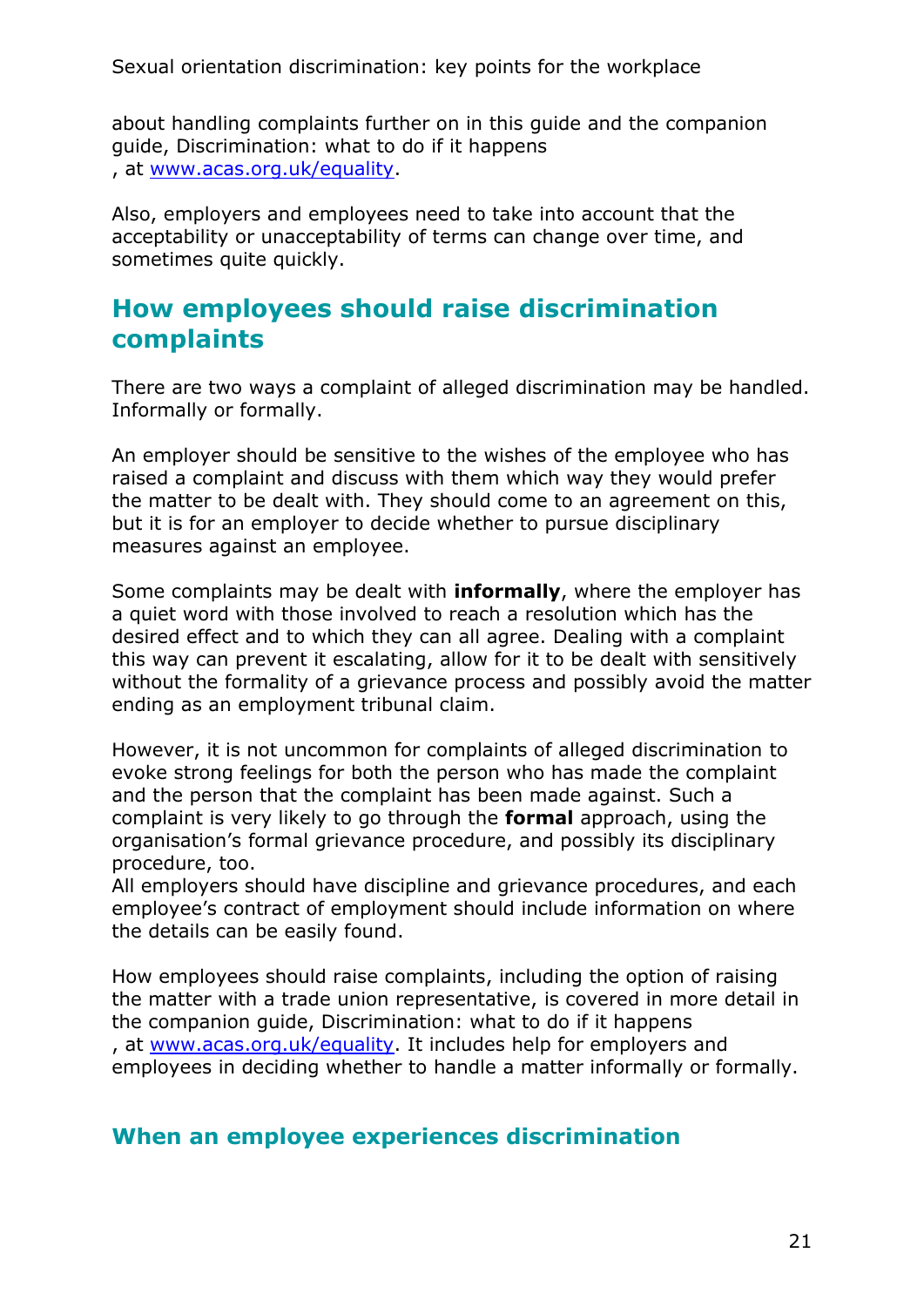When an employee makes a complaint that they have been a target of discrimination, an employer should be mindful that the employee may feel they have been personally attacked. Handling the situation sensitively with the complainant, the person(s) accused of discrimination and any witnesses is essential, whether this is being done informally or formally.

**For example… How an informal complaint can work** Farouq works at a restaurant and is good friends with a gay colleague. Two of the chefs start teasing Farouq and insinuate that he is gay, too. Farouq makes it clear to both of them that he considers their behaviour inappropriate, but they carry on teasing him. Farouq decides to talk to the restaurant manager – he was unaware of the situation, but will now investigate. Farouq tells the manager he doesn't want to make his complaint formal, but wants the teasing to stop.

The manager has a quiet word with the chefs about their behaviour and reminds them of the company's equality policy. A written record of the one-to-one conversations between the manager, Farouq and each of the two chefs are kept on file in case there is any repeat of the behaviour. The teasing ends and Farouq is now happy at work.

## **For example… How a formal approach can work**

Shaun works in a large clothing store and applies for a promotion in the children's wear department. An interview with a manager from a sister store seems to be going well until she asks personal questions that lead to Shaun revealing he lives with his partner, Martin. The manager's demeanour changes and she bluntly questions him about why he wants to work on children's wear. Shaun leaves the interview upset.

A few days later Shaun is informed he did not get the job and is surprised to see it re-advertised. A couple of colleagues make comments that confirm Shaun's suspicions that the manager's attitude towards his sexual orientation influenced the outcome of the interview. Shaun submits a formal written grievance to his employer outlining his concerns and attends a hearing with his trade union representative. A week later, he is informed the grievance was not upheld because the manager denies the allegation.

Shaun appeals and it is heard by a more senior manager who upholds Shaun's complaint because the original grievance hearing ignored evidence from witnesses and that the recruitment process scores had been tampered with. Shaun is subsequently interviewed by a different manager, scores highly and gets the promotion. Also, he is assured the conduct of the first manager who interviewed him will be investigated in line with company procedures.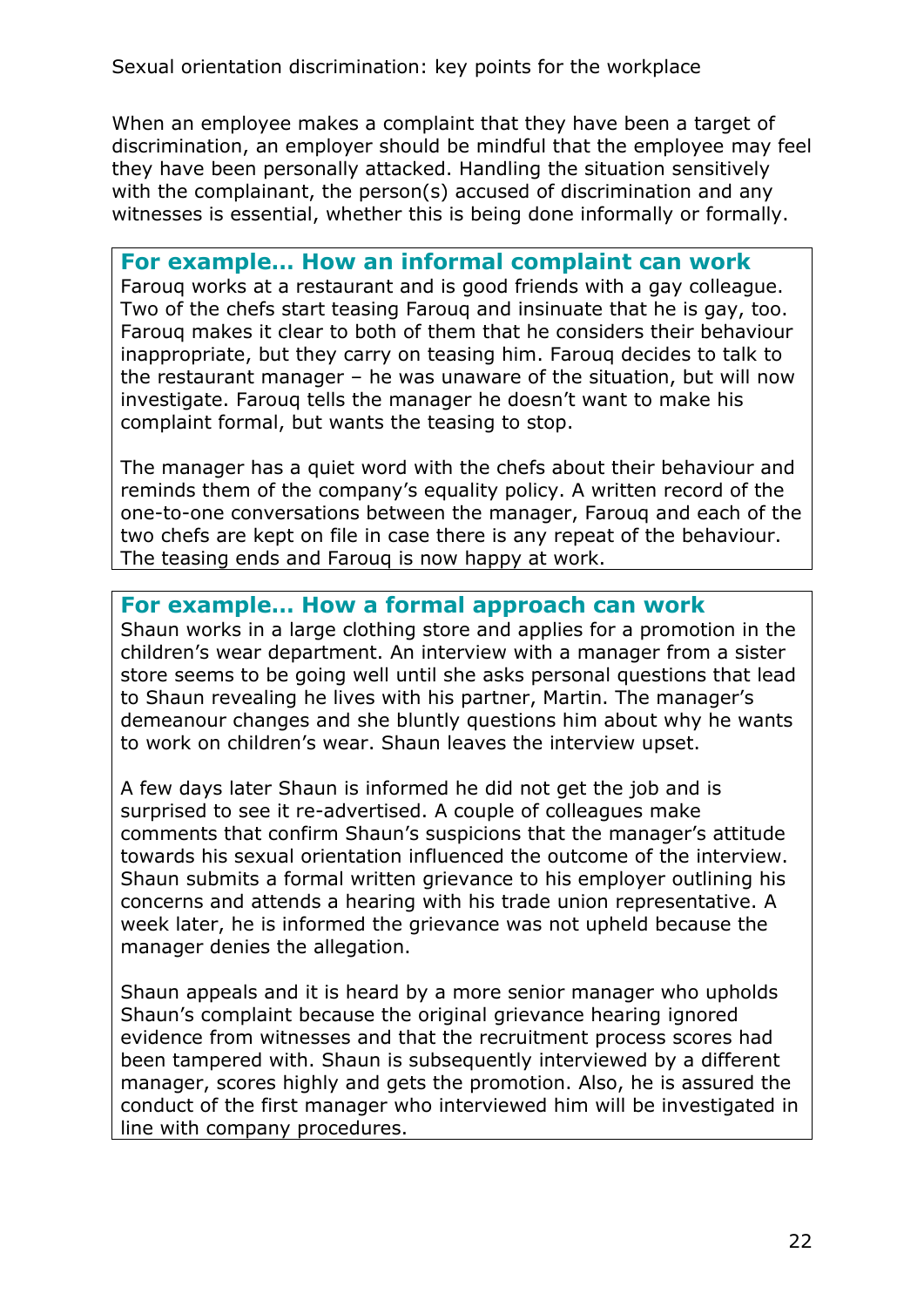## <span id="page-22-0"></span>**When an employee observes discrimination**

An employee who witnesses discrimination taking place is just as entitled to raise a complaint as the victim. What has been witnessed should be taken seriously by the employee who has seen it and by the employer who receives a complaint about it from the witness. The main issue is that discrimination is allegedly taking place. Also, the employer should be mindful that the witness feels strongly enough to make a complaint. As with a complaint from an employee alleging discrimination aimed at them, a complaint about discrimination which has been observed should be handled just as sensitively.

#### **For example… How an informal approach can work**

Maria has heard several of her call centre colleagues use the word 'gay' as slang to mean stupid or unfortunate. She finds this offensive because her son has experienced bullying at school from children using the word in the same way. She has tried to speak to her colleagues about this, but they dismiss her concerns.

Maria decides to speak to her manager about why she finds it offensive. He decides to speak to the colleagues concerned to set expectations about appropriate behaviour at work and a programme of equality training is put in place. Maria is satisfied with the outcome, as long as the manager keeps an eye on how things go.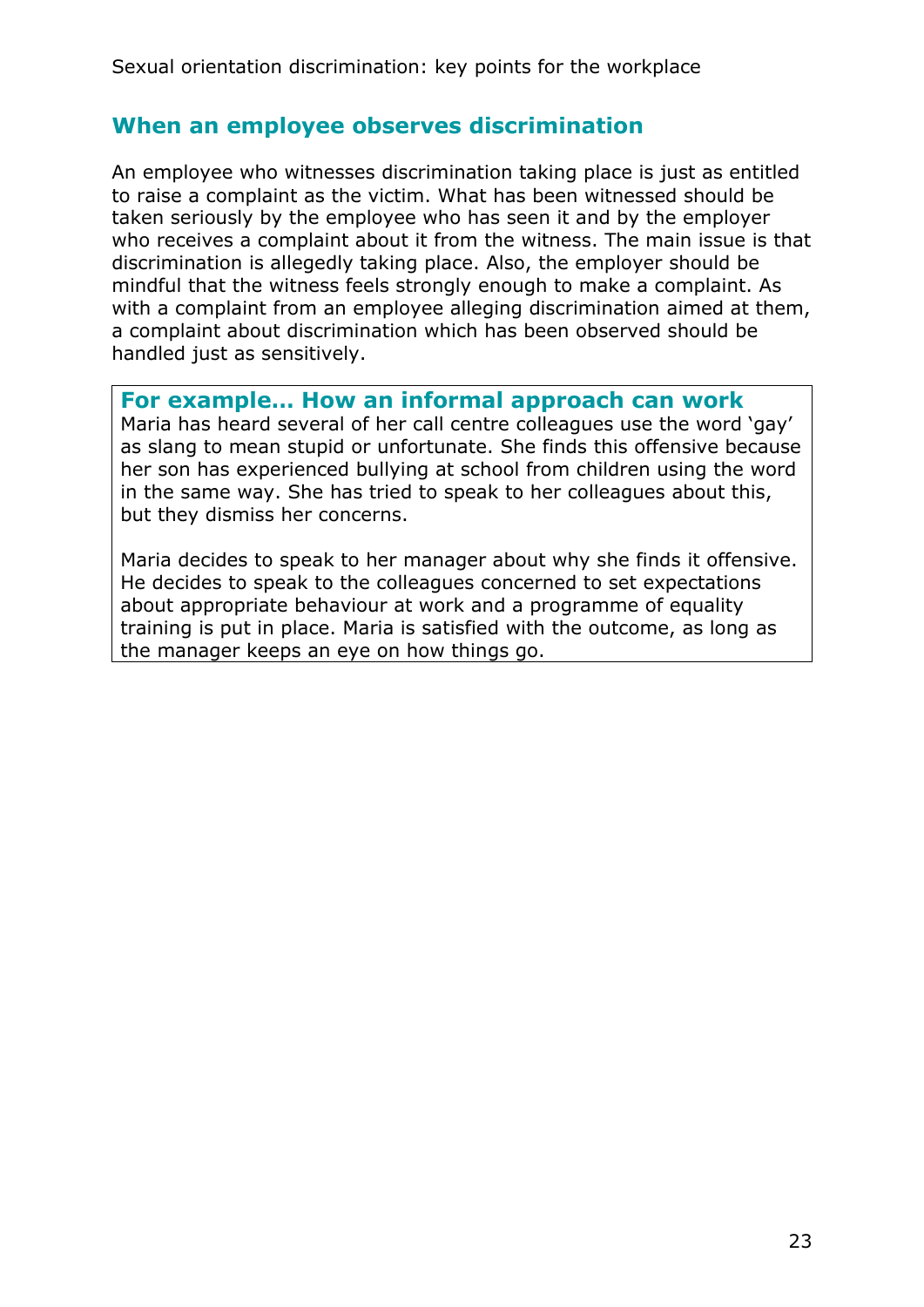## **For example… How a formal approach can work**

Lee works for a recruitment company in a 'macho' environment. He noticed a few months ago that a gay member of staff, Sam, was being harassed and bullied in the office. This started as what might be described as fairly low-level teasing, but more recently had become aggressive name-calling. When Lee came into the office today he noticed pictures of naked men stuck to Sam's computer.

Towards the end of the day Lee saw the ring leader of the bullying approach Sam in the staff room and expose himself while threatening him. Lee checked if Sam was all right and asked if he was going to report this.

Sam said he was worried there would be repercussions if he made a complaint, especially as their line manager had already seen some of what was going on and had done nothing to intervene. However, as Lee finds the behaviour of his colleagues towards Sam offensive, he submits a grievance to the HR department.

A grievance hearing is held where Sam and the people carrying out the bullying are called as witnesses. The company upholds Lee's complaint and decides to take disciplinary action against the harassers – the 'ring leader' is dismissed for gross misconduct and the others receive final written warnings.

## <span id="page-23-0"></span>**How employers should handle discrimination complaints**

When an employer receives a complaint about sexual orientation discrimination, it should take the matter very seriously, and listen carefully and with empathy to what the employee says.

A complaint – or grievance as it is also known – might be handled in an organisation **informally** or **formally** depending on the nature of the particular complaint, its seriousness, the possible action that may need to be taken and the outcome desired by the person making the complaint, as explained in the previous section, How employees should raise discrimination complaints.

However, if an employer or manager becomes aware that discrimination, harassment or victimisation is taking place because of someone's sexual orientation, it is important that they do not wait until a complaint or grievance is raised. The sooner action is taken the more easily it can be resolved and it is less likely that the employer would be liable for the discriminatory actions of the employee\s involved.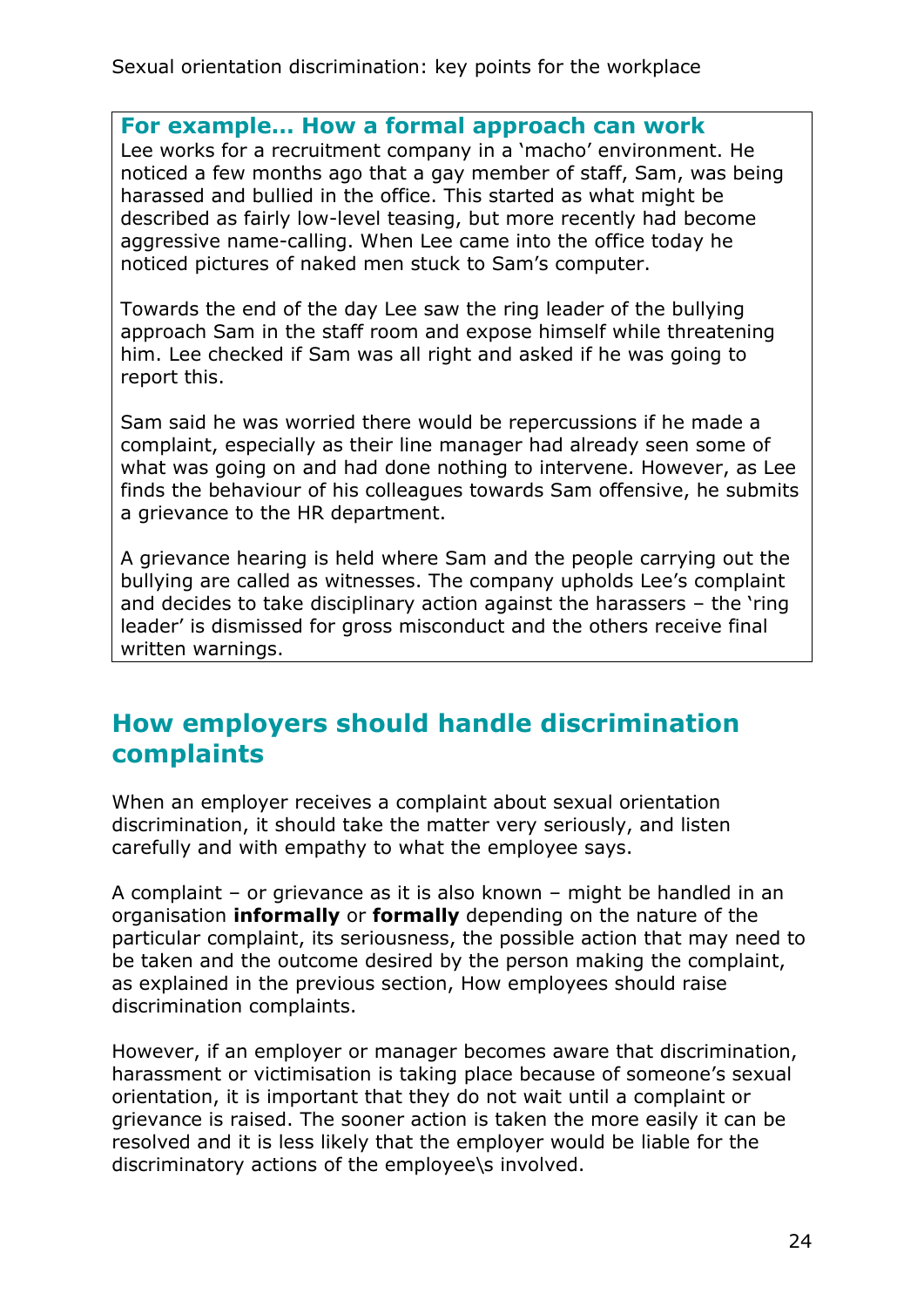An employer should discuss with the employee raising the concern whether the employee wishes to have the matter dealt with informally or formally. They should come to an agreement on this.

It is for an employer to decide whether to pursue disciplinary measures against an employee. However, it should ensure it investigates complaints thoroughly and follows disciplinary procedures where warranted. Any inaction by the employer could damage staff morale in general and possibly culminate in the employee who made the complaint submitting a claim to an employment tribunal.

How employers should handle a complaint of alleged discrimination is covered in more detail in the companion guide, Discrimination: what to do if it happens at [www.acas.org.uk/equality.](http://www.acas.org.uk/equality) It includes help for employers and employees in deciding whether to handle a matter informally or formally.

To help give a better understanding of when to use an informal approach or a formal one concerning alleged sexual orientation discrimination, both employers and employees should assess the following examples.

## <span id="page-24-0"></span>**When to consider an informal response**

It is likely an employer will use an informal response when it and the parties involved agree that this is likely to be the best way forward. Such an approach will be largely based on having conversations with the parties concerned to investigate the situation in the hope of resolving the matter without using the organisation's formal grievance procedure.

If the matter turns out to be relatively straightforward, the informal approach can have the advantage of resolving the matter sooner, with less stress and at less cost than if the matter went through the formal grievance route. Also, it can make it easier for work relationships to be rebuilt.

When considering whether an informal response is appropriate, an employer should be mindful of the outcome the complainant is seeking and the outcome that might be necessary from the employer's point of view. Also, an employer can explain to an employee that an informal approach still means the complaint is being treated seriously and, in the circumstances, is potentially the best way to try for the most desirable outcome for all concerned.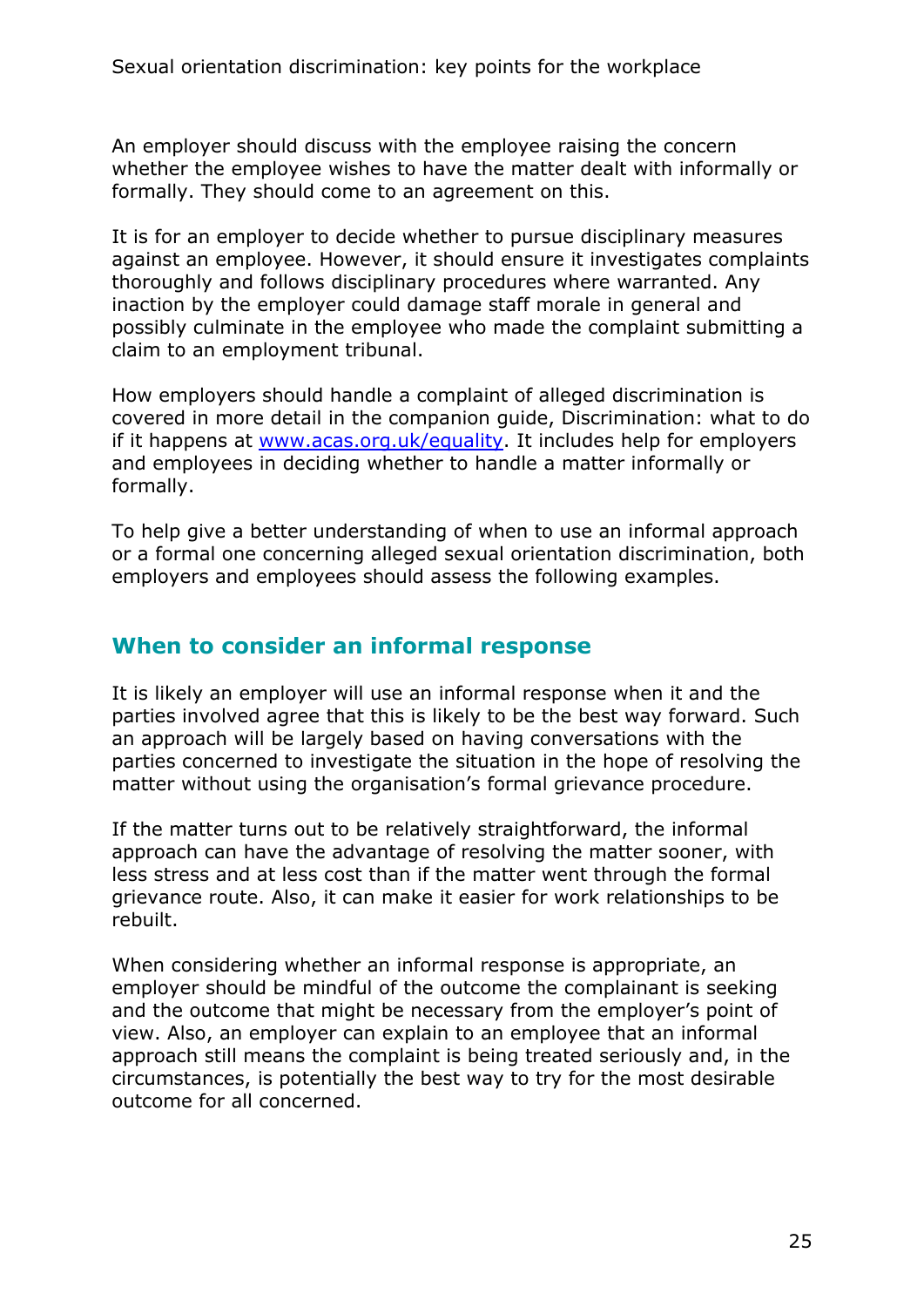However, if an informal approach doesn't work or turns out to be inappropriate, the matter could still be dealt with formally.

#### **For example… An informal response to an informal complaint**

Zhilan is a lesbian working in a finance firm. She approaches her manager because a colleague used homophobic language to describe the female presenter of a TV programme being discussed in the office.

Zhilan says she has never heard the colleague use language like that before, so doesn't want to make a formal complaint. However, while out of character, she found it shocking and would like it 'nipped in the bud'. The manager speaks to the colleague, James, in a side room. He asks if James remembers the situation. James freely admits the words he used and explains he used them flippantly in front of Zhilan because he thought it was a 'jokey' rather than a homophobic term.

He is apologetic and understands now that using language like that can be found offensive. The manager feeds this information back to Zhilan, and James apologises to Zhilan who accepts this should be the end of the matter. The manager decides no further action is needed other than keeping an eye on the situation.

## <span id="page-25-0"></span>**When to consider a formal response**

The formal response, usually using the employer's formal grievance procedure including a hearing, is likely to be the way forward when the allegation of discrimination is serious. It is even more likely if the complaint is particularly serious and could also lead to a disciplinary investigation. However, there can be other circumstances where the need for a formal response can arise, as highlighted in the final example, A formal response to an informal complaint.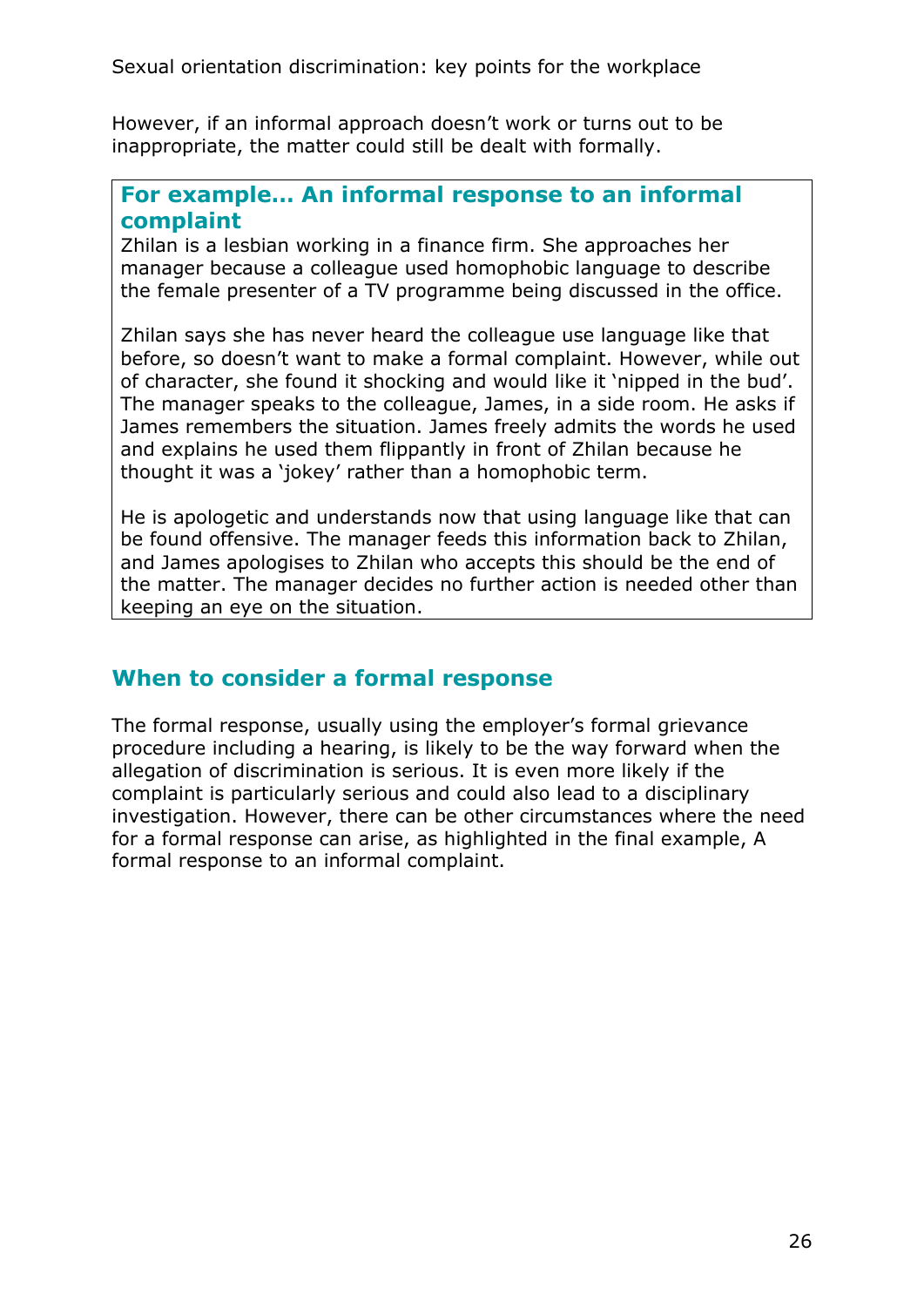#### **For example… A formal grievance**

The HR department in a building firm receives a formal written grievance from Paul, a gay employee who believes his manager is withholding pay rises because of Paul's sexual orientation. The firm carries out an investigation which suggests Paul received fewer pay rises than his heterosexual colleagues and when he did they were lower, and also that bonuses had been withheld.

Paul is invited to a grievance hearing and is accompanied by a trade union representative. It is chaired by a manager from outside Paul's department. It is decided a more in-depth investigation is needed. The company then arranges investigation meetings with Paul's manager and his head of department, plus more detailed analysis of pay records.

Paul is invited to a second hearing, is given all of the evidence and witness statements, and is again accompanied by the trade union rep. It is explained that all of the evidence suggests the apparent low level of pay rises Paul received were due to the higher rate of pay he started on and was not because of his sexual orientation. However, failure to provide bonuses did seem to be connected to a poor working relationship stemming from the manager's attitude towards Paul's sexual orientation. Paul's grievance is therefore upheld in part.

The outcome is confirmed in writing and Paul is told of his right to appeal, but he accepts the decision. The firm compensates Paul for loss of bonuses and starts a disciplinary investigation against the manager.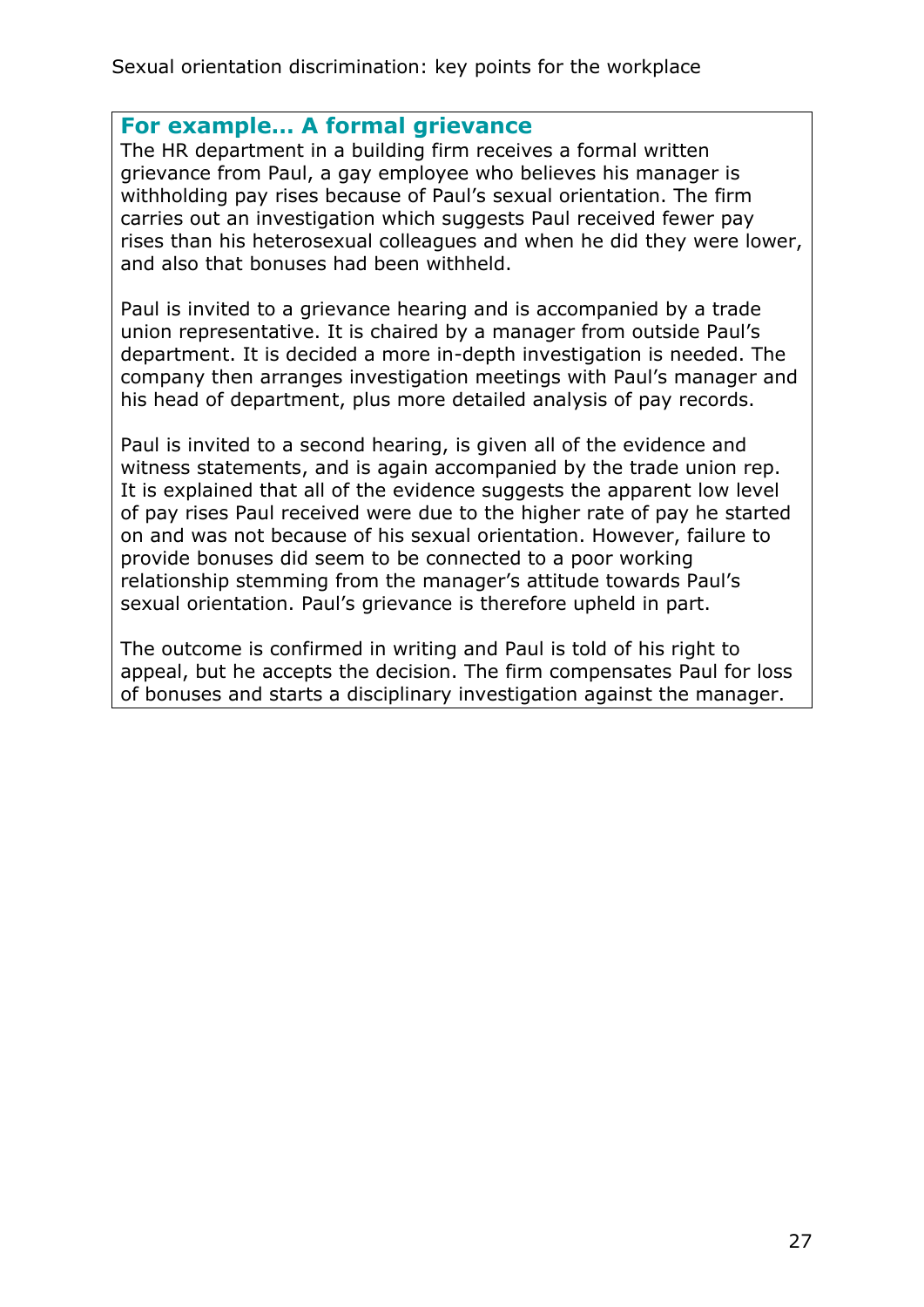## **For example… A formal response to an informal complaint**

Nina works for an estate agent and has been on sick leave for a month. In conversations with her manager, Hannah, Nina has said she has stress, anxiety and depression due to her personal life.

Hannah arranges to call Nina for an update ahead of her next appointment with her GP. This time, Nina confides that the real reason for her condition is homophobic bullying by colleague Richard. Nina says it sometimes happens when one or two other employees are around, but never when managers are there. Hannah encourages Nina to put her complaint in writing, but Nina says she doesn't feel strong enough to go through a grievance process. Hannah agrees to speak to her own manager in confidence and call Nina back within the next three days.

After speaking to her manager and with Nina's agreement, Hannah starts an investigation into the alleged bullying. Nina isn't required to submit a grievance, but will provide a statement, as will staff who were present when the bullying allegedly happened. The investigation includes evidence from Richard. Hannah explains to Nina that the nature of the alleged bullying could be found to be serious misconduct. It is too serious to be dealt with informally, as the employer has a duty of care towards its staff.

Once the investigation is complete, Richard is invited to a disciplinary hearing and given a final written warning for his conduct. The warning includes that there must be no repeat of the behaviour, and no repercussions or retaliation. Nina feels able to return to work gradually and is grateful for the way her employer handled the situation.

# <span id="page-27-0"></span>**Further information**

#### **Acas learning online**

Acas offers free E-Learning. The Equality and diversity course gives an overview of what equality and diversity mean, why they are important, putting the principles into practice in an organisation and a test to gauge understanding of the key points. Acas also offers another e-learning course on how to handle bullying and harassment.

## **Acas training**

Our Equality and diversity training is carried out by experienced Acas staff who work with businesses every day. Training can be specially designed for smaller companies and our current programme includes:

- equality, diversity and discrimination: the essentials
- tackling bullying and harassment at work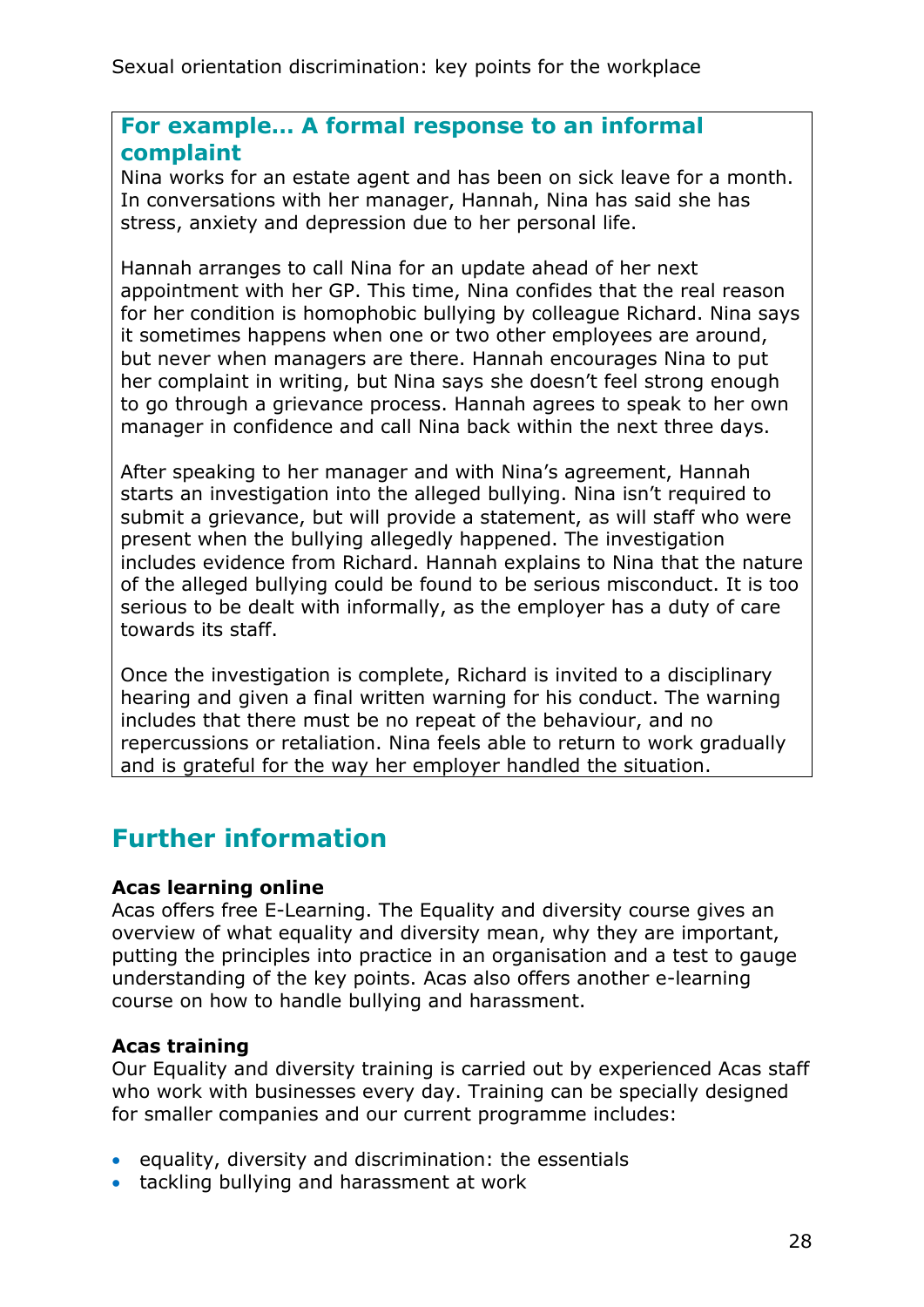- is it okay to ask? How to handle some of the trickiest workplace situations
- behaviours at work understanding the unacceptable
- working with unconscious bias

Go to [www.acas.org.uk/training](http://www.acas.org.uk/training) for up-to-date information about our training and booking places on face-to-face courses.

Also, Acas specialists can visit an organisation, diagnose issues in its workplace, and tailor training and support to address the challenges it faces. To find out more, see to the Acas website page Business solutions.

#### **Acas guidance**

Equality and discrimination: understand the basics Prevent discrimination: support equality Discrimination: what to do if it happens Age and the workplace: a guide for employers and employees Disability discrimination: key points for the workplace Race discrimination: key points for the workplace Religion or belief and the workplace Marriage and civil partnership discrimination: key points for the workplace Sex discrimination: key points for the workplace Asking and responding to questions of discrimination in the workplace Bullying and harassment at work: a guide for managers and employers Bullying and harassment at work: a guide for employees Code of practice on discipline and grievance Guide on discipline and grievances at work Age discrimination Disability discrimination Gender identity discrimination Marriage and civil partnerships Race discrimination Religion or belief discrimination Sex discrimination Sexual orientation discrimination

#### **The Equality and Human Rights Commission**

<http://www.equalityhumanrights.com/>

#### **Stonewall**

Stonewall's Info Line is 08000 50 20 20 Coming out guidance: [www.stonewall.org.uk/at\\_home/coming\\_out](http://www.stonewall.org.uk/at_home/coming_out)

#### **Equality Advisory Support Service**

For wider equality issues the Acas helpline does not cover, call the EASS helpline on 0808 800 0082 (Text phone: 0808 800 0084)

## **Additional help**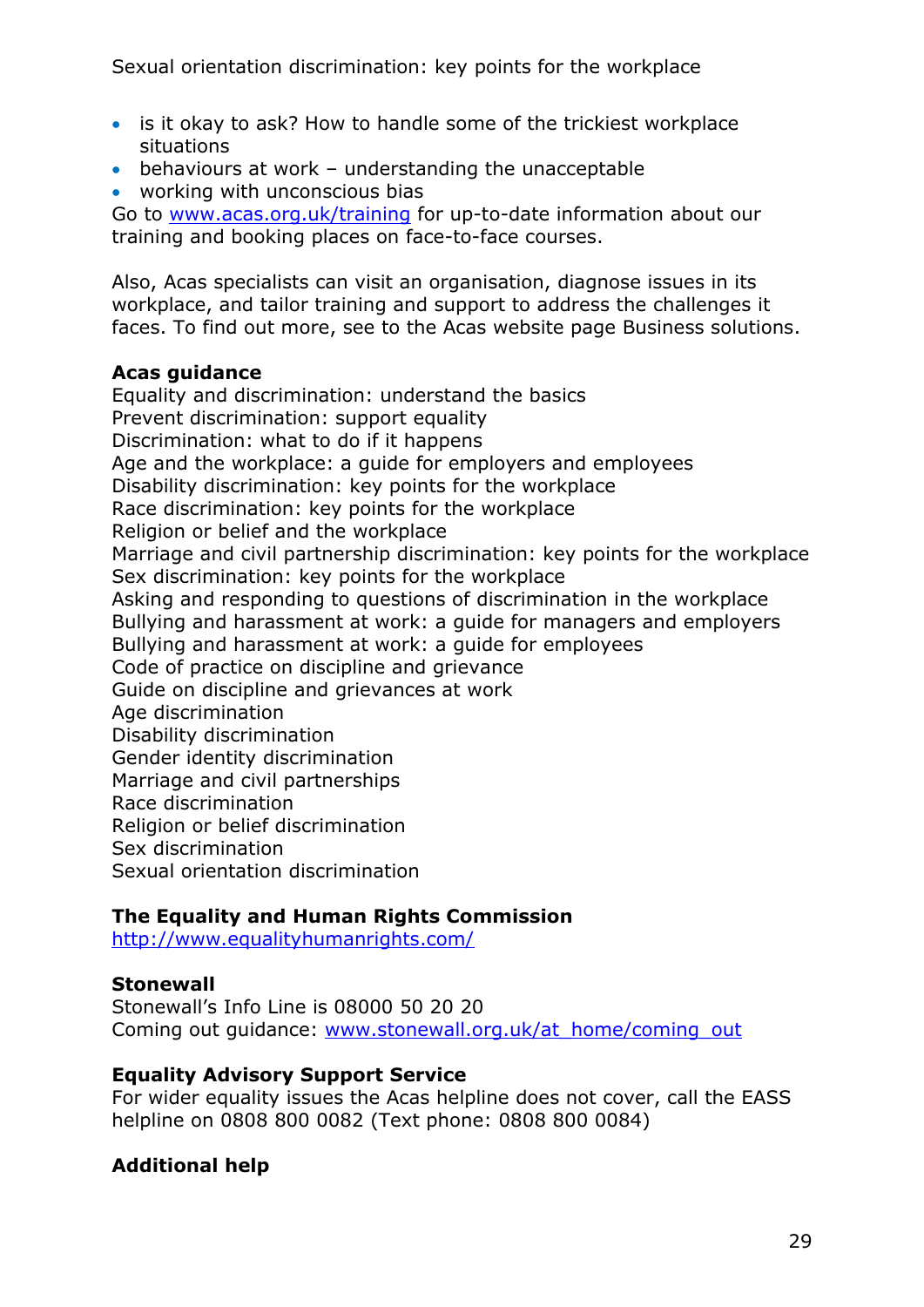Employers may be able to seek assistance from groups where they are members. For example, if an employer is a member of the Confederation of British Industry or the Federation of Small Businesses, it could seek its help and guidance.

If an employee is a trade union member, they can seek help and guidance from their trade union representative or equality representative.